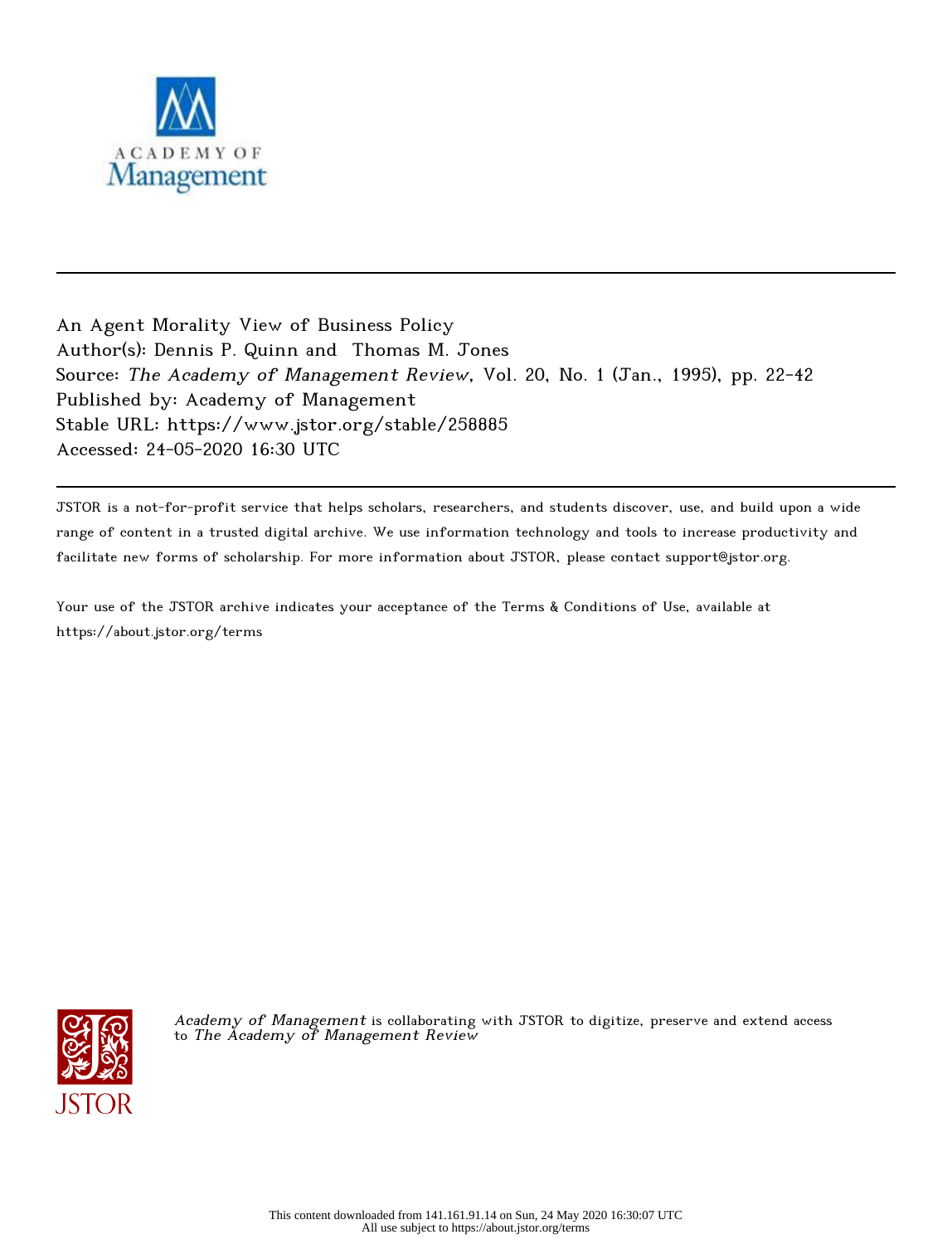# AN AGENT MORALITY VIEW OF BUSINESS POLICY

# DENNIS P. QUINN Georgetown University University College, Dublin THOMAS M. JONES University of Washington

We develop a philosophical perspective on the moral obligations of managers, which we call agent morality, by examining the moral implications of agency theory. Our view is grounded in noninstrumen tal ethics, which we argue is logically superior to instrumental ethics. We show that the principal-agent model of the firm, once properly considered, requires that managers fashion business policies with reference first to certain moral duties and second to shareholder wealth.

 Two normative views are common in the business policy and man agement literature about what principles ought to guide management decision making. Proponents of the first view hold that, because execu tive-level managers are agents for shareholders, maximizing the present value of the firm is the appropriate motivating principle for management. Proponents of the second view (e.g., normative stakeholder theory) hold that principled moral reasoning ought to motivate management deci sions.

 These views were once regarded as antagonistic in that the policies each view recommended to managers frequently diverged: shareholder interest and ethics often led to opposing policies. In the current "ethi cized" U.S. consumer market, however, no such policy divergence need occur. (See Business Roundtable, 1992; Sethi, 1981.)

 Indeed, the supporters of the wealth maximization view now usually amend their advice to take overtly into account legal, ethical, and social concerns. Scholars and business journalists now urge managers to em ploy ethics as a management tool when "strategic ethics" increases the present value of the firm.<sup>1</sup> More generally, managers are being told that

We thank Bob Bies, Jim Crowley, Tom Donaldson, William G. Droms, Rob Grant, John Hasnas, Johny Johansson, Gerry Mara, Lynn S. Paine, Pietra Rivoli, Gene Salorio, and John Woolley for their comments on previous drafts. D. Quinn thanks Georgetown University's School of Business for financial support.

 $1$  Goodpaster (1991) employs the term but does not endorse the concept.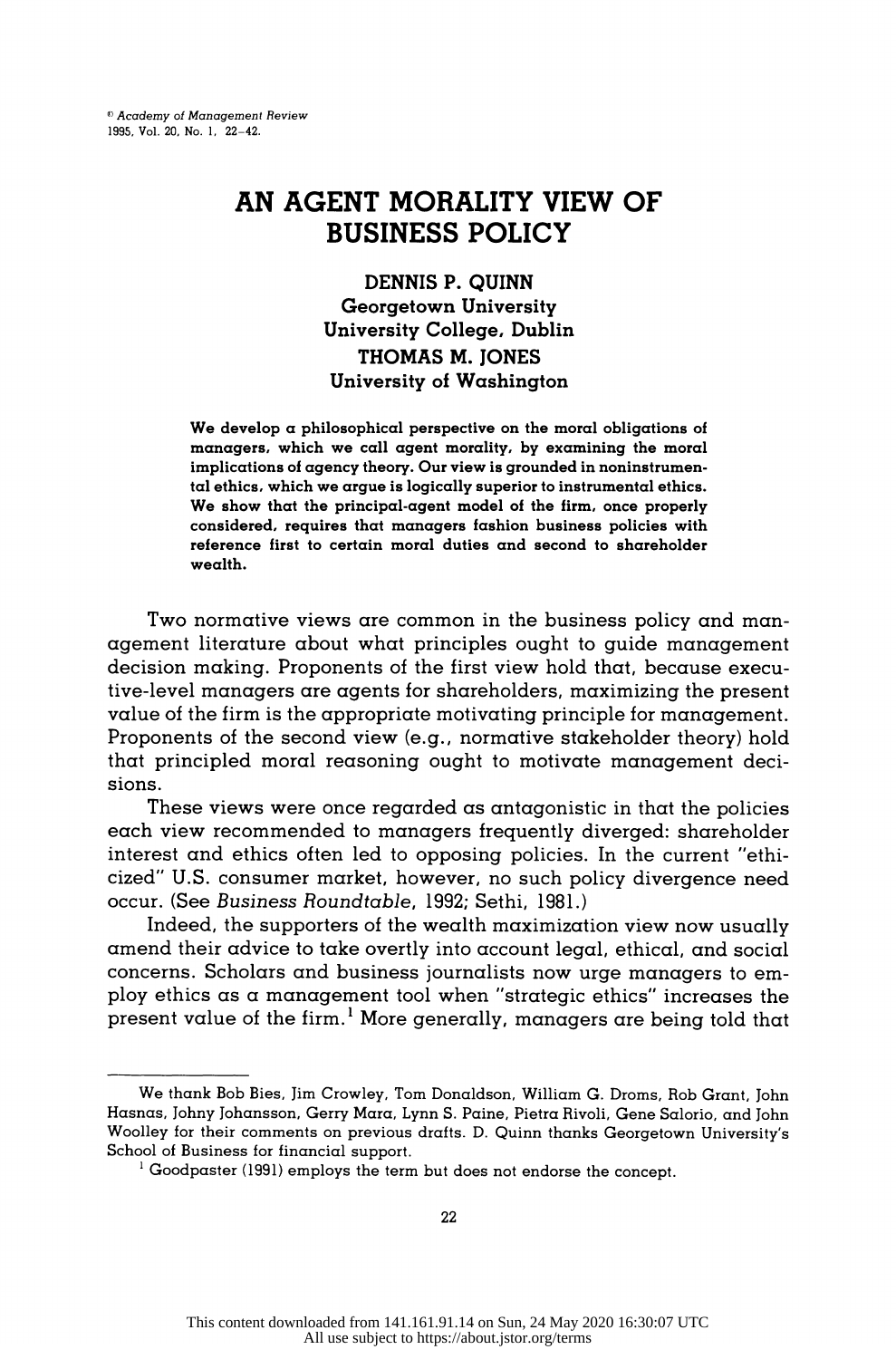"good ethics" is "good business" and is, therefore, in the best interest of the firm and its shareholders (see, e.g., Blanchard & Peale, 1988; Kotter & Heskett, 1992).

 We call this first view of ethics and business policy instrumental ethics. Its advocates employ the language of ethics to serve the goal of firm value maximization. Instrumentally ethical managers might do what is morally proper, but they do so to increase shareholder wealth.

 The second view of the firm is necessarily agnostic about whether good ethics is good business. The "principled moral reasoning" view of business policy assumes morality is intrinsically, not instrumentally, good. That is, morality is an end in itself and cannot be justified with reference to the gain of a firm or its shareholders alone. Wealth consid erations are not precluded from the analysis, but they cannot trump moral principle when wealth and principle conflict. We call this view noninstru mental ethics.

 We argue that both normative business policy models are problem atic in current U.S. business settings, though for different reasons. Instru mental ethics is logically problematic; in consequence, instrumental eth ics is not, and cannot be made, morally binding on managers. It is also difficult to carry out organizationally. The noninstrumental morality ap proach to business policy produces policy recommendations that are mor ally binding on managers. The broad and open-ended duties generated by principled moral reasoning, however, appear vague and poorly fo cused compared with the sharp image of the manager as the wealth maximizing agent of shareholders. Noninstrumental ethics, therefore, has been less persuasive to managers than the rigor of the analyses warrants.

We offer an agent morality view of business policy,  $\alpha$  view that ex tends the logic of managerial agency. We show that the moral logic of market competition and the principal-agent model of the firm require managers to recognize at least four moral principles as a higher priority than firm profits. These principles are elements of ordinary morality, but we argue that they have special force in economic and principal-agent relationships. Managers as agents are especially bound by them: there fore, the term agent morality. Although we ground our arguments in an analysis of the moral foundations of economics and business, the princi ples that we show to be binding on managers are already commonly understood and agreed to by many U.S. citizens. This view might there fore prove to be persuasive in the U.S. business context.

#### SHOULD MANAGERS MAXIMIZE SHAREHOLDER WEALTH?

#### The Principal-Agent Model of the Firm

 Business academicians and writers in the business press routinely advise senior managers of publicly owned U.S. corporations to follow  $\alpha$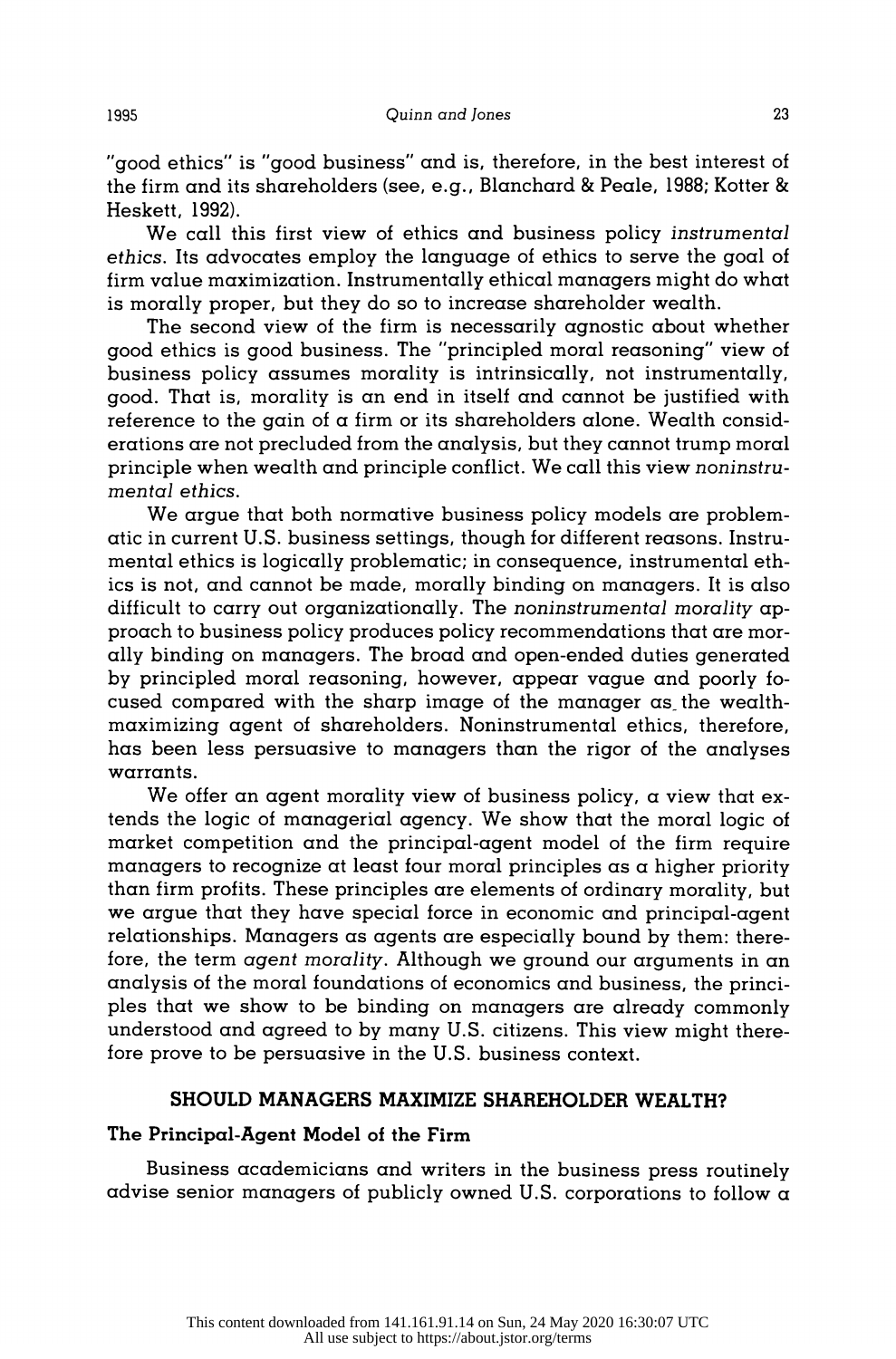principle that ought to guide management actions: carry out only those policies that increase the net present value (NPV) of the firm (see, e.g., Drucker, 1984; Jensen, 1991). These advisors assume that managers of firms are agents of shareholders, who create firms (or invest in them) so as to increase their wealth relative to that provided by other available investment opportunities: Why otherwise would shareholders bother to invest money in firms?

 Creation or investment for the end of wealth implies that owners expect those who are hired to run firms will work toward achieving the end-almost always wealth-for which firms are established. From the expectation of owners of firms comes the obligation of employees and senior managers. (See Arnold, 1987, for a functionalist desert theory of profits.) The duty of an individual to honor his or her agreements provides  $\alpha$  justification, therefore, for the moral obligation of  $\alpha$  manager to his or her shareholders.

 This normative view of senior managers of firms as economic agents of the shareholders is commonly called the principal-agent model of the firm. It is a normative business policy model in that it offers a principle that managers should follow. The principal-agent model does not neces sarily describe the principles most managers of most firms follow: This is not a positive model. Advocates of management buyouts of publicly held companies believe that managers of publicly owned companies rarely put owners' interests above their own (e.g., G. Donaldson, 1984; Jensen, 1989).

 Managers, as do all humans, have many duties. Why should man agers' obligation to shareholders to increase their wealth trump other moral duties when managers establish and carry out business policies?

 According to the principal-agent model of the firm, the moral primacy of shareholder wealth compared with other obligations is derived from  $\alpha$  consequentialist moral view of the world. The argument is as follows (we adapt Sen, 1985): the morally better world is one where the best conse quences pertain; best consequences comprise  $\alpha$  condition-Pareto optimality, and Pareto optimality occurs under efficient market conditions.

 The analysis to this point indicates nothing about firms per se or their role. Firms are not ends in themselves but are wealth-producing agents for their owners; as noted previously, owners would make different in vestment or consumption decisions if this were not true (Coase, 1937). When a manager does other than optimally increase the stock price of the firm, a distortion occurs in the investment market. Under efficient mar kets, then, the best allocation of social resources occurs when a manager of a firm maximizes that firm's stock price. All things being equal, the best allocation of resources is morally desirable, so the managers of firms ought to maximize the NPV of the firm. (See Drucker, 1984; Jensen, 1991, for examples of this type of argument.)

The justification for NPV as the motivating goal is, therefore, for the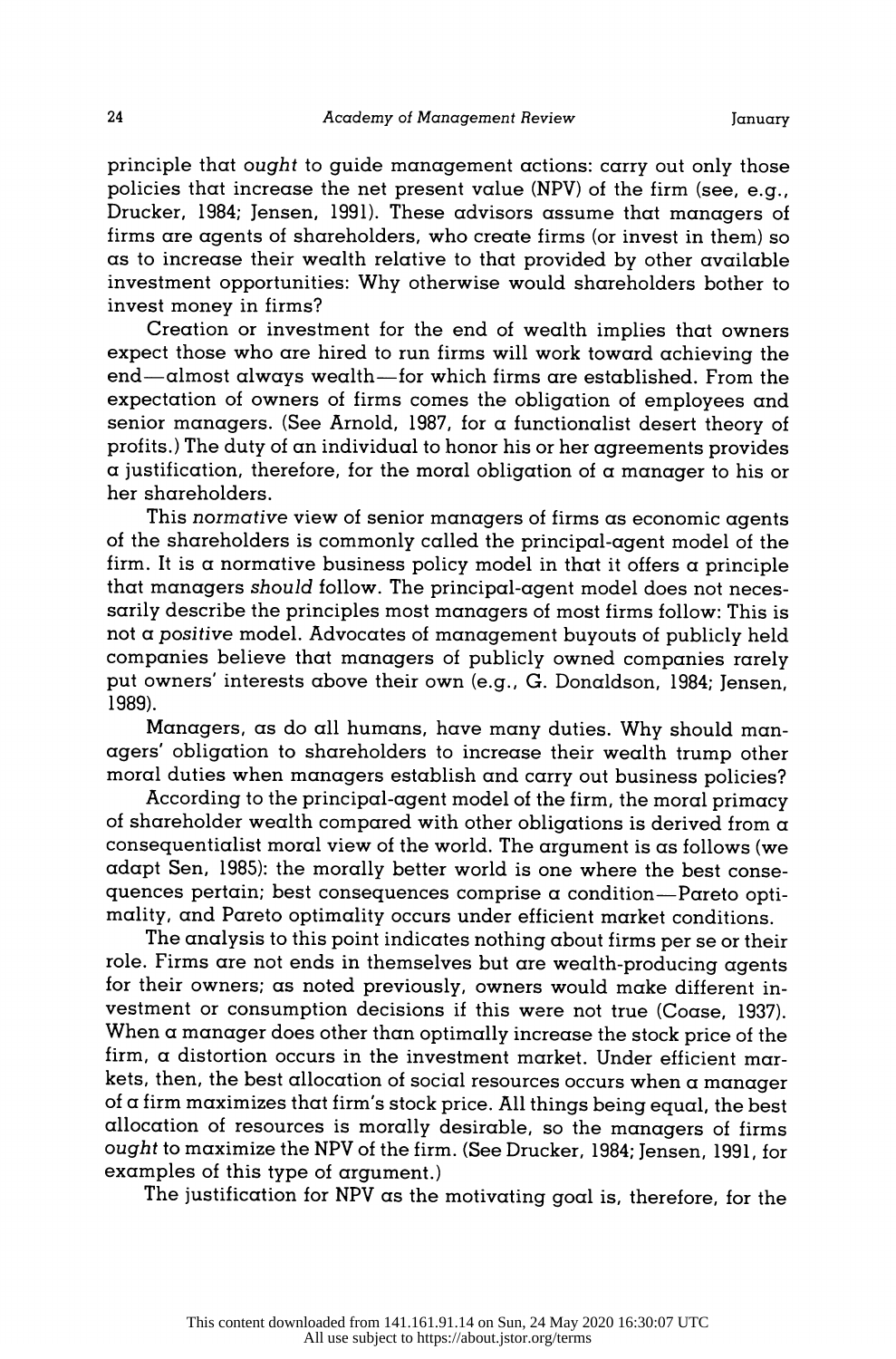effect that targeting NPV has in a broader system of efficient markets, not by itself. In Sen's words, the moral defense of net present value is for its "instrumental moral relevance" (Sen, 1985: 10).

# Instrumental Ethics

 Instrumental ethics enters the picture as an addendum to the rule of wealth maximization for the manager-agent to follow. Firm profit oppor tunities apart from the efficient markets framework can arise from nega tive externalities, information asymmetries, and coordination in produc tion problems. These problems are loosely termed market imperfections (in the first two cases) or agency problems (in the third). The profit oppor tunities realized from acting on negative externalities, and so forth, re duce society's wealth. Under these circumstances, the moral defense of NPV outlined previously does not hold.

 Various theorists have proposed market-based mechanisms as ways of overcoming market imperfection problems. Arrow (1973) reviewed reg ulation, taxation, and civil liability as solutions to negative externalities and information asymmetries. Coleman (1990) and Williamson (1975) re viewed optimal contracting and other monitoring-as-policing mecha nisms as solutions to a firm's coordination problems. Most radical of all is Jensen's (1989) argument that ending agency problems occasionally re quires a management buyout of the corporation itself (cf. Demsetz & Lehn, 1985). (See Mitnick, 1980, for a review of agency theory.)

 The common element to these mechanisms is that they change the economic incentives facing managers so that the interests of sharehold ers, managers, and society are aligned. According to this view, if owners or regulators give managers proper incentives, optimizing the present value of the share price of the firm again will coincide with society's welfare.

 Another common element, however, is that these solutions are very expensive. The expenses of civil liability suits, government regulations, and so on, are well known. The costs of overcoming agency problems also are quite high (Coleman, 1990).

 Economists and business theorists recognize that voluntary moral restraint is another (cheaper) way of overcoming externalities and other market imperfections (Arrow, 1973; Hardin, 1968). (For a review, see Haus man & McPherson, 1993.) That is, if we all practice moral restraint regard ing externalities or agency problems, welfare gains to society will follow. Society and firms will avoid the deadweight losses of both welfare reducing activities and the mechanisms used to prevent them.

 Morality, its obvious advantages aside, is often rejected in this framework. Hardin (1968) and Arrow (1973) pointed out that, absent law or other control devices, moral agents will find themselves in  $\alpha$  prisoner's dilemma setting when profit opportunities from exploiting market imper fections or agency problems are present. If they select morality, they pay a morality tax. Moral individuals and firms will lose over time to immoral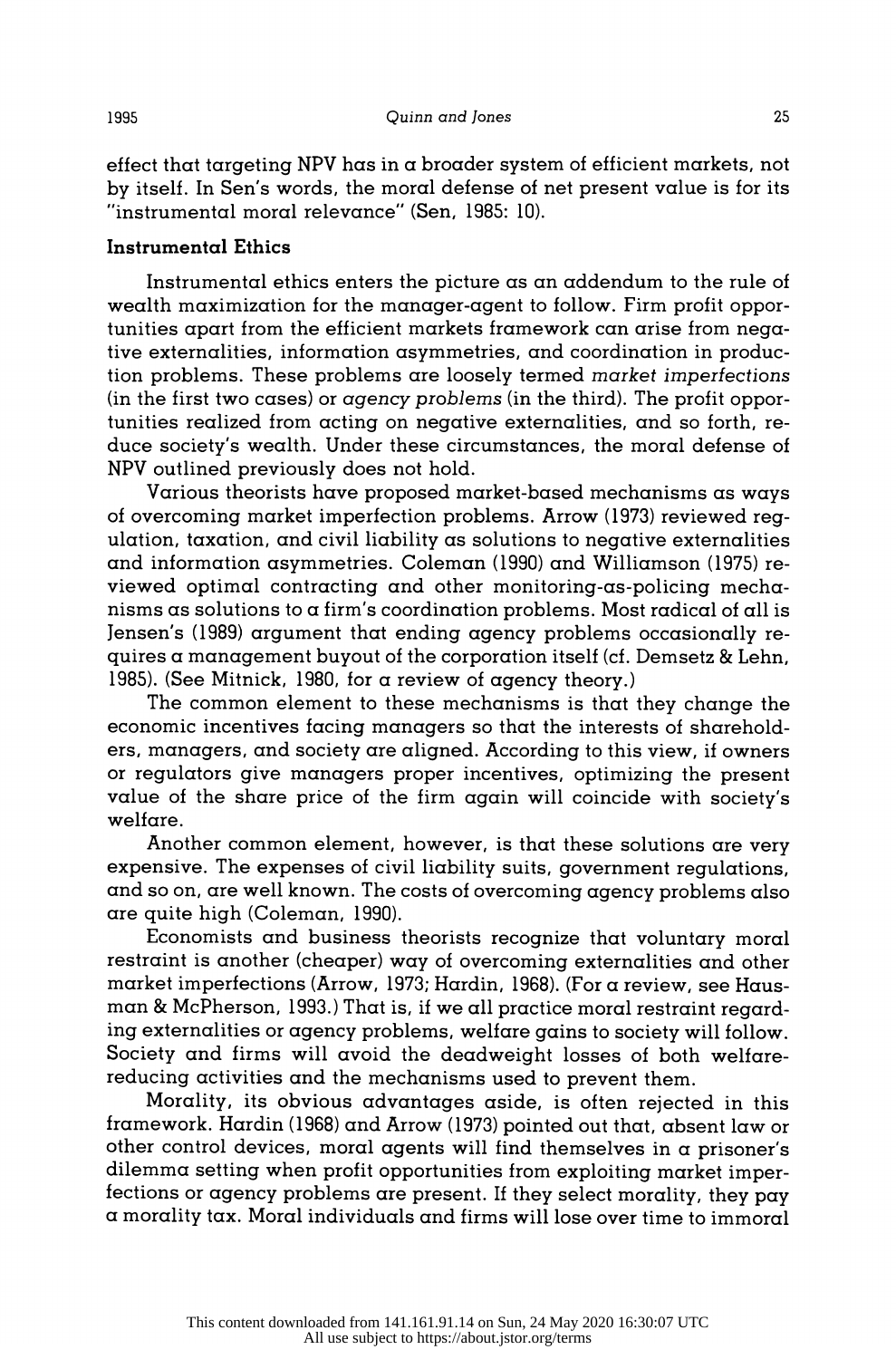individuals and firms. In Hardin's famous example of the cowherders and their commons, the ineluctable logic of economic competition leads each herder to contribute to the destruction of community property.

 This microeconomic argument against moral restraint applies most clearly to markets that are contestable (in Baumol's language) or which lack a strong connection between social values and markets. Baumol quipped that "perfect market forms impose vice rather than virtue" (1991: 3).

 Studies in socioeconomics, however, show that social values and market outcomes are frequently connected (see Axelrod, 1984; Bowie, 1991; Coleman, 1990; Etzioni, 1988; Frank, 1992; Sethi, In press). These scholars have raised two pertinent points.

 First, cultural values bound the very structure of market competition (Granovetter, 1985). Indeed, market competition is dependent on some social values. Absent trust between and among potential market partic ipants, how could very many market transactions take place (Hare, 1992; Hausman & McPherson, 1993)?

 Second, cultural values that are strongly held by market participants will inevitably be reflected in market competition (Etzioni, 1988). Using Hardin's example, I will not add another cow to the common land if my neighbors' disapproval translates into their refusing to purchase my milk or beef or to look after my cows when I am sick. This approval or disap proval of my neighbors is an example of what economists call a reputa tional good. In cases in which reputation matters for market outcomes, instead of a morality tax, we might find a "naive economist" tax.

If  $\alpha$  study of the ethical beliefs of my neighbors allows me to forecast their reaction to the additional cow, then knowing about ethical beliefs is useful to me in a market setting. More generally, as far as managers need to forecast consumers' or regulators' reactions to company policies, a study of ethical beliefs might be useful to agents in achieving the NPV goals of the firm.

 Instrumental ethics, then, might enable managers to read and under stand the social values that allow market competition and to avoid unin tentionally violating shared norms. Instrumental ethics also might be useful to senior managers in persuading employees and managers at other levels to avoid shirking and other forms of opportunism.

 In the markets in which reputation matters and industry concentra tion is high,  $\alpha$  firm probably can "nurture  $\alpha$  corporate culture that puts high value on ethical and socially responsible behavior" as a way to "insure long-term above-normal profitability for the enterprise" (Sethi, In press). In such a case, moral choice does not take place in a prisoner's dilemma setting. Setting corporate strategies without considering the eth ical judgments of consumers or regulators might threaten a firm's profit ability.

 Simply put, an NPV defense of ethics is now widely made in terms of an agent's obligation to promote shareholders' economic interests. For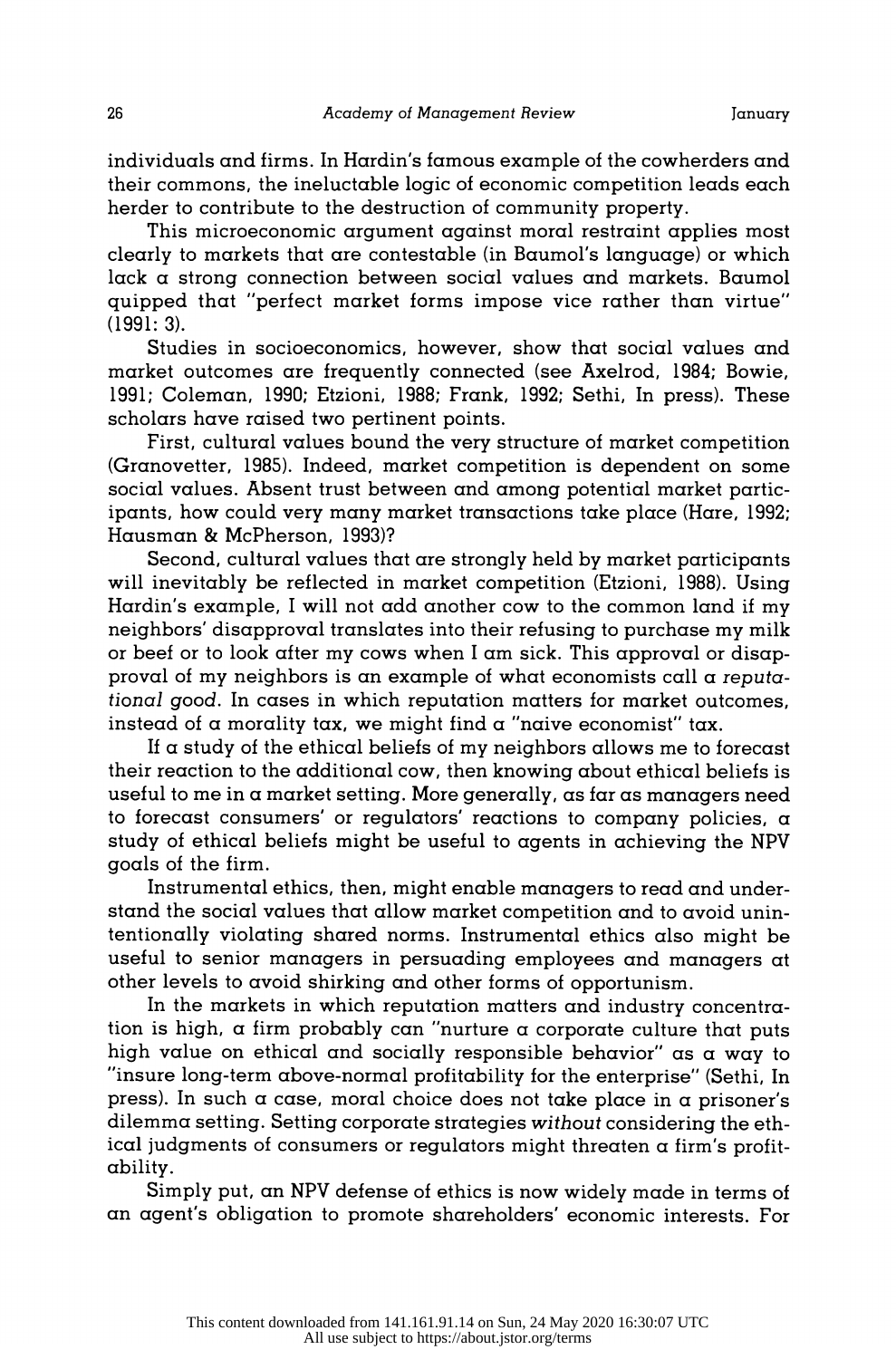companies such as Johnson & Johnson, ethics is an invisible asset, which allows the company to solve coordination and other problems. Ethics is  $\alpha$ strategic tool.

 Therefore, instrumental ethics and shareholder wealth are not nec essarily in contradiction. As Jensen noted, "In this sense, there is no conflict between management's service to its stockholders and to other corporate stakeholders" (1991: 21). Instrumental ethics is sometimes es sential for achieving the firm's NPV goals.

 Not every company, of course, is similar to Johnson & Johnson, which makes and sells consumer medical products and, therefore, is exception ally sensitive to consumer reaction. Reputation might matter more for this firm than for almost any other U.S. firm.

 This situation raises the important point that, for the instrumentally ethical manager, behavior is situationally determined. In the current "ethicized" U.S. business environment, the long-term benefits of  $\alpha$  repu tation for ethical behavior usually outweigh any short-term gains from, for example, taking advantage of consumers or suppliers. Enlightened self-interest leads managers to "ethical" behavior.

 In those business settings, however, with either short-term time ho rizons (e.g., strong quarterly profit pressures) or information asymmetries (e.g., some international markets), instrumentally ethical managers might behave very differently. Here, the benefits of unethical behavior might exceed the costs, as in the contestable markets described by Bau mol (1991). Instrumentally ethical managers might reasonably hope to "get away with" unethical behavior.

 Are there many U.S. companies, however, whose stock prices would not currently gain from at least the perception that their managers were ethical? Managers are now routinely urged to pay attention to ethics as, at least in the U.S. situation, good ethics often makes for good business.

# The Difficulties With Instrumental Ethics

 Instrumental ethics is problematic, nevertheless, for several reasons. First, if what is useful to managers about ethics is to be able to forecast how share prices are affected by the actions of consumers or regulators, managers should study socioeconomics directly. Why not avoid the long journey through philosophical ethics? Markets reflect cultural values, but these values are not only (or even usually) derived from principled moral reasoning. Consumer or regulator reactions will not necessarily reflect moral considerations.

 What is needed for shareholder wealth typically is the "trust" of con sumers, not managerial moral rectitude itself. The two are obviously re lated sometimes, but other times they are not. For example, we see many allegations that Japanese corporations practice fierce discrimination against women and other minorities in the United States and Japan. U.S. consumers, however, trust that Japanese companies will produce prod ucts that are reliable and safe. Consumer trust and good company repu tation might be the byproduct of sound ethical policies, but it might be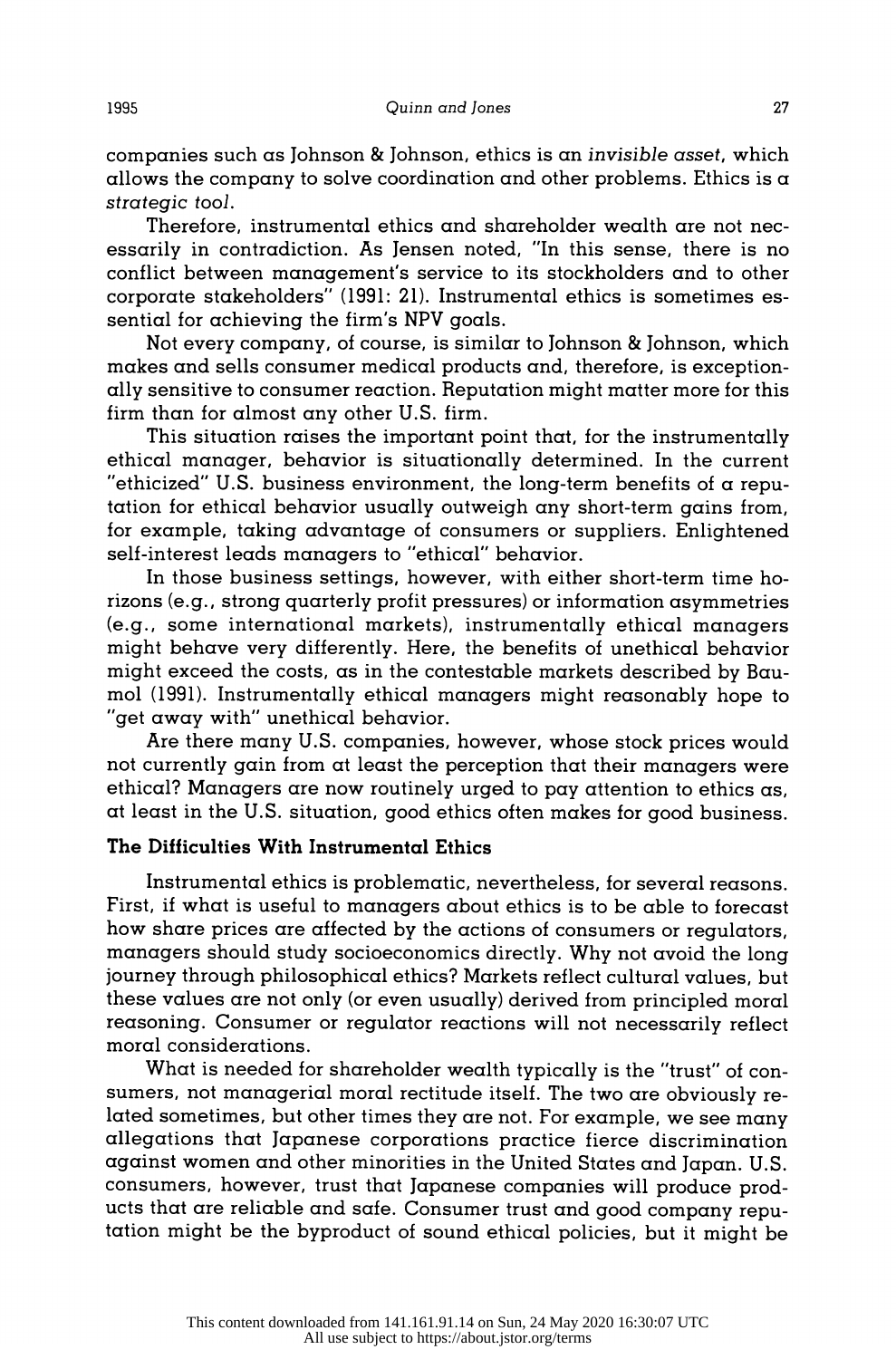more efficient for the managers of companies to aim directly at achieving trust. Managers' ethical obligations, of course, are not exhausted once they have achieved  $\alpha$  good public reputation.

 Second, the moral logic of the principal-agent model is problematic as currently conceived. The moral defense for the primacy of the obliga tion of shareholder wealth maximization is that increasing stock price, now joined by ethics, can produce (under constrained circumstances) the best social outcomes. The best social outcomes, of course, are what is morally desirable.

 This model begs one question: Why not do directly that which has the best social outcome? If that happens to be increasing the price of  $\alpha$  com mon share of stock, do that; if not, do something else that has better social outcomes. The moral argument that helps managers choose among com peting duties based upon the best consequences must inevitably oblige managers "to do that which is best." Discussions about stock price move ments, instrumental ethics, and shareholder wealth obscure the true moral argument.

 Another problem with the moral logic of the principal-agent model is that the usual moral defense of the manager's duty to maximize stock price conflates levels of analysis. Using NPV  $> 0$  as a way of making decisions is a particular form of cost/benefit analysis in which each act is evaluated in comparison to other acts in terms of financial benefits to the firm. Most forms of ethical analysis, however, offer basic moral principles as guides for action. Few, if any, consequentialist philosophers would say that the estimated financial consequences to a firm should alone be used to evaluate moral questions. Further, the appropriate relevant units of moral analyses are the welfare or rights (or both) of members of soci eties, which are not at all the same as wealth.

 A third problem with instrumental ethics is that it might not be pos sible to carry out because it negates reciprocity and, therefore, part of its advantage to the firm. If the senior managers of a firm employ ethics "instrumentally" or with "enlightened self-interest" or any other restric tive caveat, why will not employees at lower levels of the firm (or suppli ers or customers) also employ ethics instrumentally? Can owners of firms expect ethical restraint from executive managers if the owners show in terest in ethics only because ethics leads to optimum gain for owners? Can you be a "little bit ethical" without having everyone else also be only a "little bit ethical"? Can executive managers really expect to "fake" integrity if their real motivation is solely economic gain? How can instru mental ethics solve externality and agency problems if the justification for ethics is shareholder self-interest? These observations lead to a test able research proposition.

> Proposition 1: Ethics policies that are justified in instru mental terms are less likely to elicit support from firm employees (and other corporate constituents) than are ethics policies justified in noninstrumental terms.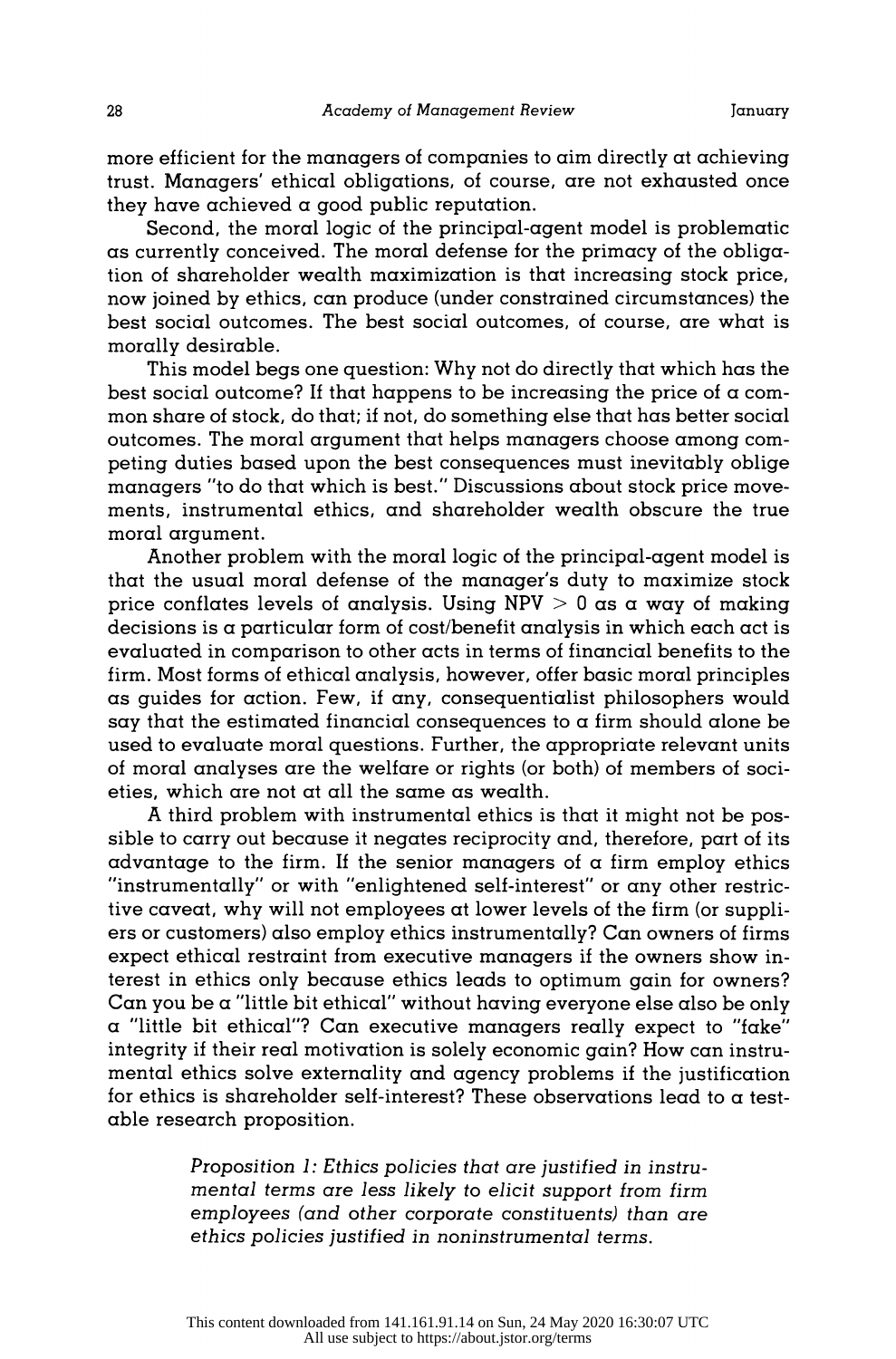The compelling evidence is that instrumental ethics is hard to carry out in a corporate setting (see Jones, In press). First, ethics is hard to fake. People are adept at detecting attempts at deception (DePaulo, Zucker man, & Rosenthal, 1980; Frank, 1988). Once people detect faking, they are likely to adopt similar behavior (Jones, In press). As employees look to executive-level managers for their moral cues (Treviño & Youngblood, 1990), the instrumental use of ethics by executive managers will lead to others using ethics instrumentally. Second, through  $\alpha$  self-selection pro cess, truly moral individuals, if they detect moral fakery, are more likely to leave the organization than are those for whom moral deceit is less problematic. The risk of instrumental ethics is that it might leave the corporation, in the end, worse off. In terms of an empirical proposition:

> Proposition 2: Ethics policies that are justified in instru mental terms are less likely to benefit the firm econom ically in the long term than are ethics policies justified in noninstrumental terms.

 A final problem with instrumental ethics follows from the analysis of Baumol (1991) and Sethi (In press). Instrumental ethics might give firms an advantage in some market circumstances, especially imperfect markets. Market circumstances, however, change frequently in this increasingly Schumpeterian world economy, as IBM, among others, has discovered. Instrumental ethics might give a firm an advantage now, but it might not later. We do not know what the consequences might be to a firm of disestablishing  $\alpha$  culture that emphasizes ethics, but they are unlikely to be positive.

 Thus, instrumental ethics is hard to undertake, and the consequences of it being revealed as an opportunistic venture are severe. We doubt, however, that the ethics movement could have achieved as great a hold on senior managers and business academicians if the main motivation for the concern for ethics were solely shareholder wealth. A genuine con cern with ethics undoubtedly motivates many managers, perhaps abetted by the prospect of gains to shareholders from a firm's honorable conduct.

 For management scholars, several questions follow from the spread of the idea of ethics as a management tool. For example, are market forces alone leading U.S. managers to adopt ethics programs? According to Baumol (1991) and Sethi (In press), if market forces are driving the "ethics as a management tool" idea, we would expect the following propositions to be true:

> Proposition 3: Corporate ethics programs will be most common among firms whose markets are not easily con testable and where reputation is a corporate asset.

> Proposition 4: Corporate ethics programs are more likely to be justified in the language of shareholder wealth maximization than in the language of noninstrumental morality.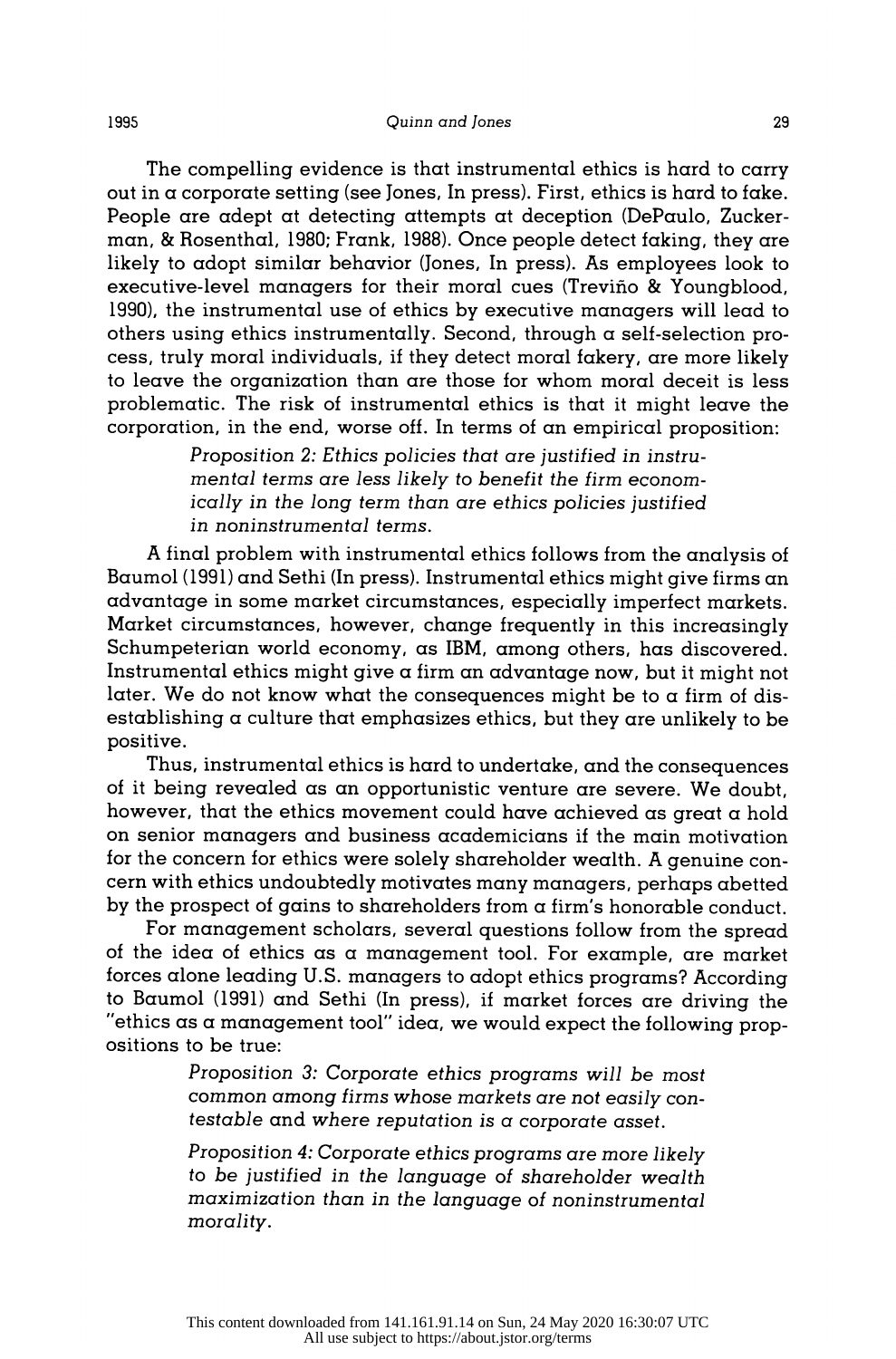A competing proposition is that the spread of the ethics movement among U.S. managers is part of a broader change in the values of U.S. culture. We might infer support for this proposition, if we were to find that neither market structure nor reputational effects predicted the presence of corporate ethics programs.

# SHOULD MANAGERS DO WHAT IS MORALLY RIGHT?

#### Noninstrumental Ethics

The other normative business policy model is found in the ethics and management literature. It recommends that managers act according to moral principle in business as well as in all other aspects of life. Busi nesses have no special rules or states that waive the moral obligations that managers have as humans (see Goldman, 1980).

 The argument is here no different from the arguments that moral philosophers have made for centuries. (See Beauchamp & Bowie, 1993; Donaldson & Werhane, 1993; Paine, 1985, for reviews of basic ethical theories with an application to business.)

 Most moral philosophy begins with the proposition that certain duties adhere to us by virtue of our humanity. That which is most human about us is not our interests or our desires-the members of other species have interests and desires, too-but our rational minds.

 A rational mind will wish to act from principles that are impartial and universal. These principles may be generated from  $\alpha$  reflection on rights or consequences. The core principles that we all recognize, which include "avoid harm to others," "respect the autonomy of others," "avoid lying," and "honor agreements," are generated in either case. Acting with regard to these principles is the moral obligation of all humans, no matter what profession or position.

 Philosophers, of course, differ on the length of the list of those moral principles that are impartial and universal. A distinction is often made between minimalist principles, which appear on everyone's list, and wel farist principles. Welfarist principles include the duty to promote the well-being of others (the duty of beneficence) and the duty of fairness. Welfarist principles are rejected especially by libertarian philosophers, but the principles previously listed are usually held to be impartial and universal. (For a discussion and derivation of minimalist principles in  $\alpha$ business context, see T. Donaldson, 1989: 62-87.)

 It is not our task to defend the validity of moral reasoning; its defense has been the task of moral philosophers for generations, and we have nothing original to add. We also find it unnecessary to point out the fallacies in the line of argument regarding the claim that business has a special ethic. Goldman (1980) and Hare (1992) already have accomplished this.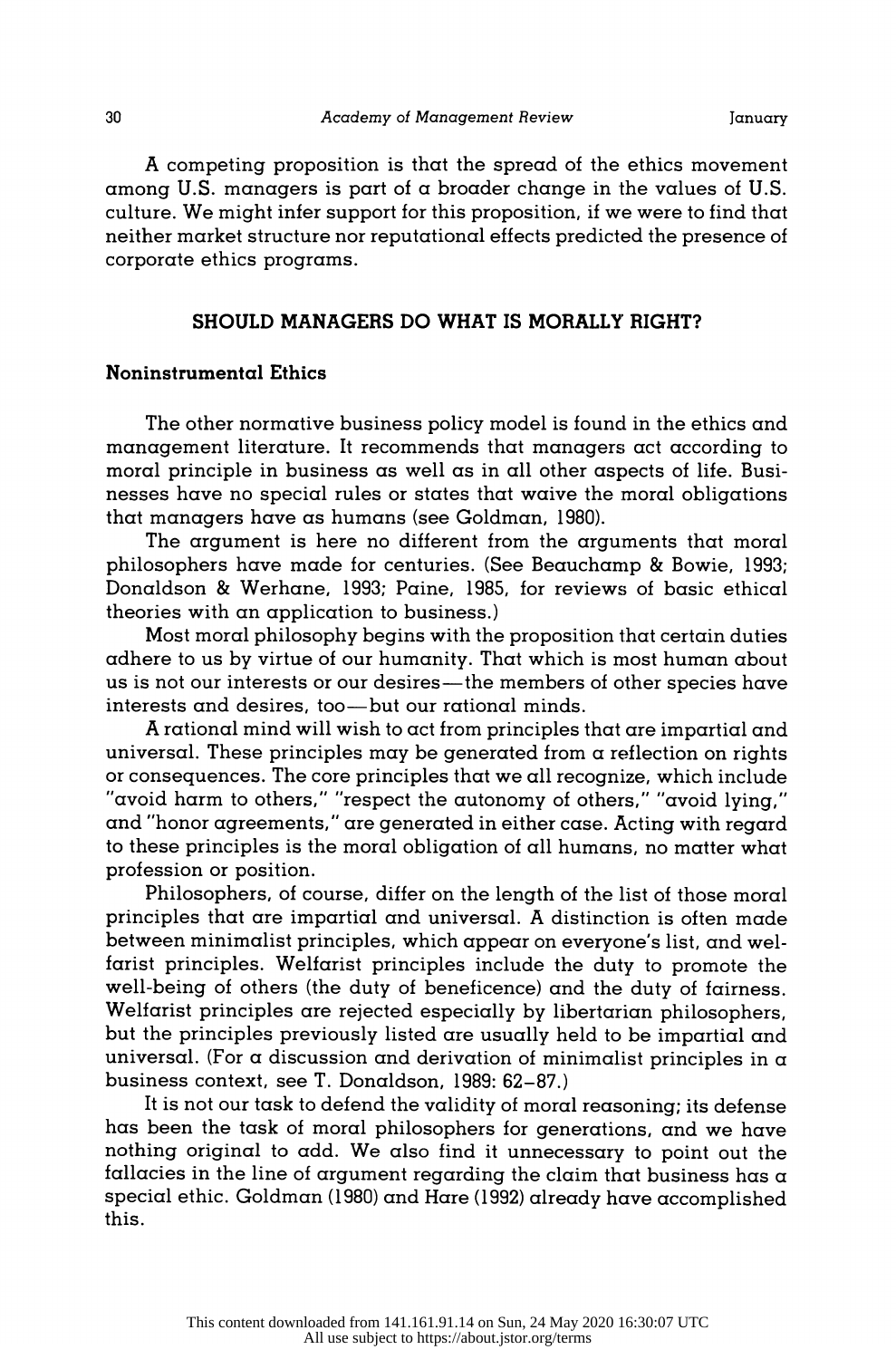# Why Are Business Ethics Problematic?

 One difficulty for the noninstrumental morality view of business pol icy is that the recognition of moral duties superior to an agent's obliga tions to shareholders is problematic in U.S. business settings. Part of this follows from the traditions in corporate law: Ford v. Dodge Bros. settled the issue that shareholder wealth was the appropriate aim of the corpo ration. Subsequently,

> case law on managers' fiduciary duty of care can fairly be read to say that the manager has an affirmative, open-ended duty to maximize the beneficiaries' wealth, regardless of whether this is specified in any actual contract. (Clark, 1985: 73)

 Profits are not, of course, an unconstrained duty in U.S. corporate law. The business judgment rule allows management wide latitude in business policy, if the justification for the policy is cloaked in the lan guage of shareholder benefits. Further, the 1984 draft of the American Law Institute's (ALI) Principles of Corporate Governance mandates that managers obey the law.

The ALI code also qualifies shareholder wealth as a goal by adding that the corporation "may take into account ethical considerations that are reasonably regarded as appropriate to the responsible conduct of business" (Paine, 1993; see also, Goodpaster, 1991). Moreover, Bowie (1988) and Dworkin (1977a) noted that judges often look to moral principles for guidance in settling cases.

 Moral theorists, however, reject the qualifier may. From the moral view perspective, ethical duties are mandatory, not optional. Even if members of the community were not to recognize  $\alpha$  moral duty as reason ably appropriate for responsible conduct of business, the moral duty would still be binding on managers (cf. Goodpaster, 1991).

 The very language of moral discourse is at odds with the dominant language of description in business, which is that of economics: self interest versus duties. The discourse matters because the vocabulary of profit and self-interest nurtures in corporate employees a world view at odds with one that nurtures their moral sensibilities (Jones, 1989). The ideas and methods of moral philosophy do not find their way into the language and methods of either business or modern economics (Sen, 1987).

 Several scholars have translated moral ideas into a business setting to make the language of discourse more accessible to senior managers of corporations and business students. Two laudable efforts are Freeman's stakeholder approach to management (1984; Evan & Freeman, 1988) and Tom Donaldson's social contract approach (1982). Both embed deontolog ical ideas in a business framework; both have had some success in reach ing managers and students. (Not all stakeholder theories are deontolog ical in origin. See Meznar, Chrisman, & Carroll, 1991, for a review of nondeontological stakeholder theory.)

One strength of these approaches is that each writer recognizes the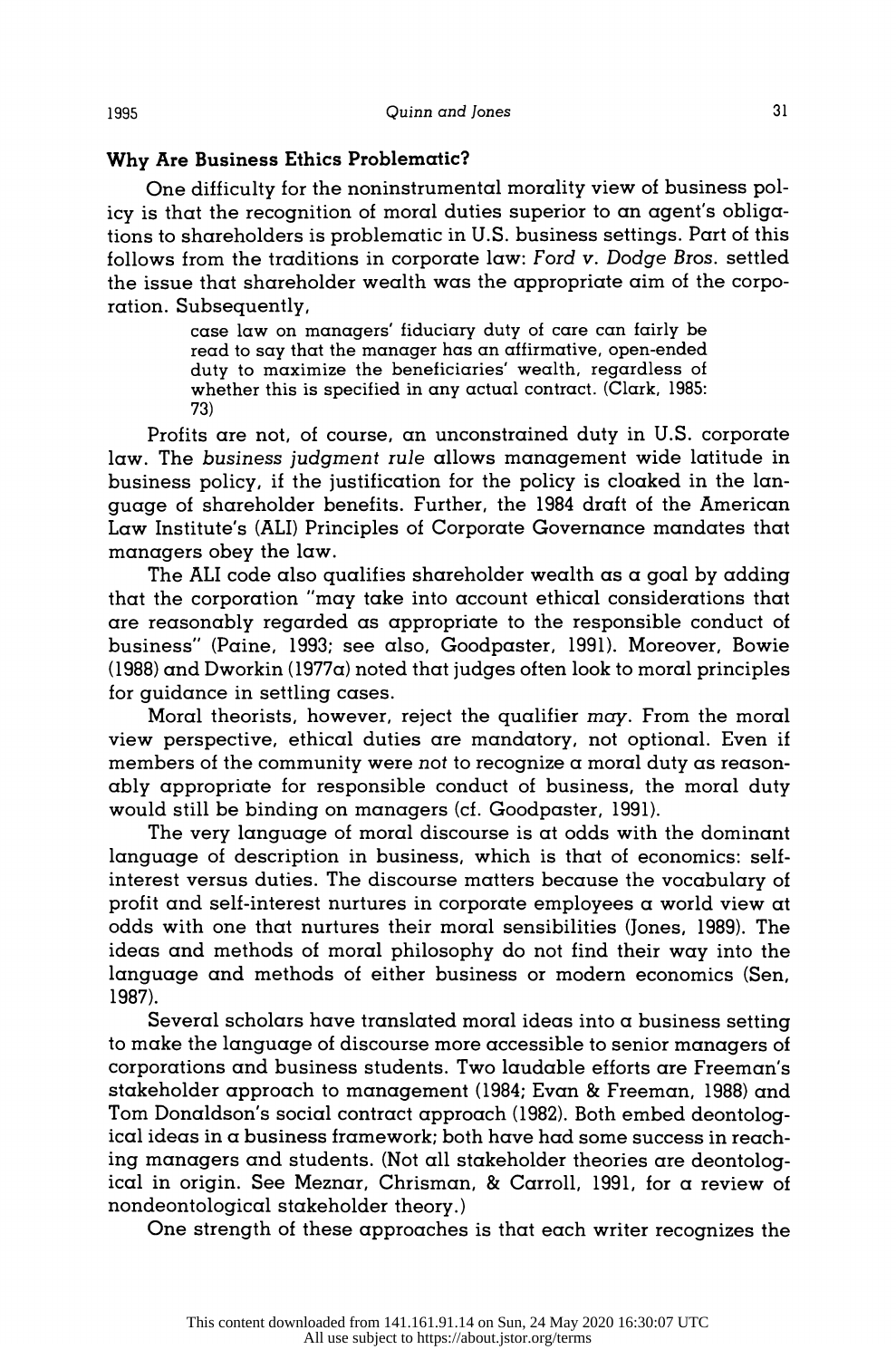importance of noninstrumental morality to  $\alpha$  "business system." Freeman and Donaldson pointed out the ways in which noninstrumental morality solves many of a market society's problems.

 Another strength of the approaches used by both Freeman and Don aldson is that their arguments are grounded in the practices of firms. Donaldson's work, for example, derives management obligation from an implicit social contract between the firm and society. Freeman's stake holder theory does not employ social contract theory, but it too uses  $\alpha$ business-specific convention. The firm is  $\alpha$  prism through which Freeman derived moral principles (in light of the effects of corporate actions on stakeholders) that should guide management strategy.

 In both stakeholder theory and social contract theory, the firm, not the individual manager, is the relevant unit of moral analysis. The principal agent model, in contrast, views the individual manager as the relevant moral actor.

The grounding of these moral frameworks in a business setting is not without  $\alpha$  few problems, however. The firm-society social contract frame work is open to the criticisms aimed at social contract theory. What im plicit social contract? with whom? Is this contract necessary and binding?

 The stakeholder approach is open to the charge that its view of the firm is too static. As Coase (1937) noted in his analysis of principal-agent relations, the firm per se is hardly an appropriate unit of analysis in competitive markets. Firms rise and fall; suppliers, employees, and cus tomers shift loyalties; shares are owned by huge pension funds that buy shares of a given firm on Monday and sell them on Tuesday. In such  $\alpha$ dynamic world, is a firm the relevant moral unit?

 The "real contracts" objection applies equally to stakeholder theories and social contract theories. Both models' theorists claim that the real contracts that Coase envisioned between the principal/shareholder and agent/manager are sometimes to be trumped, either by implicit stake holder claims on the firm or by an implicit social contract between the firm and society. Why, however, do implicit stakeholder claims on the firm or the firm's implicit social contracts supersede  $\alpha$  manager's explicit, legally specified, agency obligations to shareholders? If a manager's ex plicit obligations are sometimes trumped by the implicit obligations of the firm, when and to what degree do stakeholder or community claims trump the real contract that a manager has with shareholders?

 Another question for both approaches follows from Fama's (1980) ar gument that there is no such thing as  $\alpha$  "firm," at least not in any repre sentative sense. Fama suggested that each firm has its own founding contract and goals. In this light, whether the firm's implicit social contract or its relations to stakeholders can be the foundation of its moral obliga tions is arguable, even for those committed to a noninstrumental ethics view of business policy.

 Donaldson and Freeman met many, perhaps most, of these objec tions. Donaldson and Dunfee (In press), for example, addressed Fama's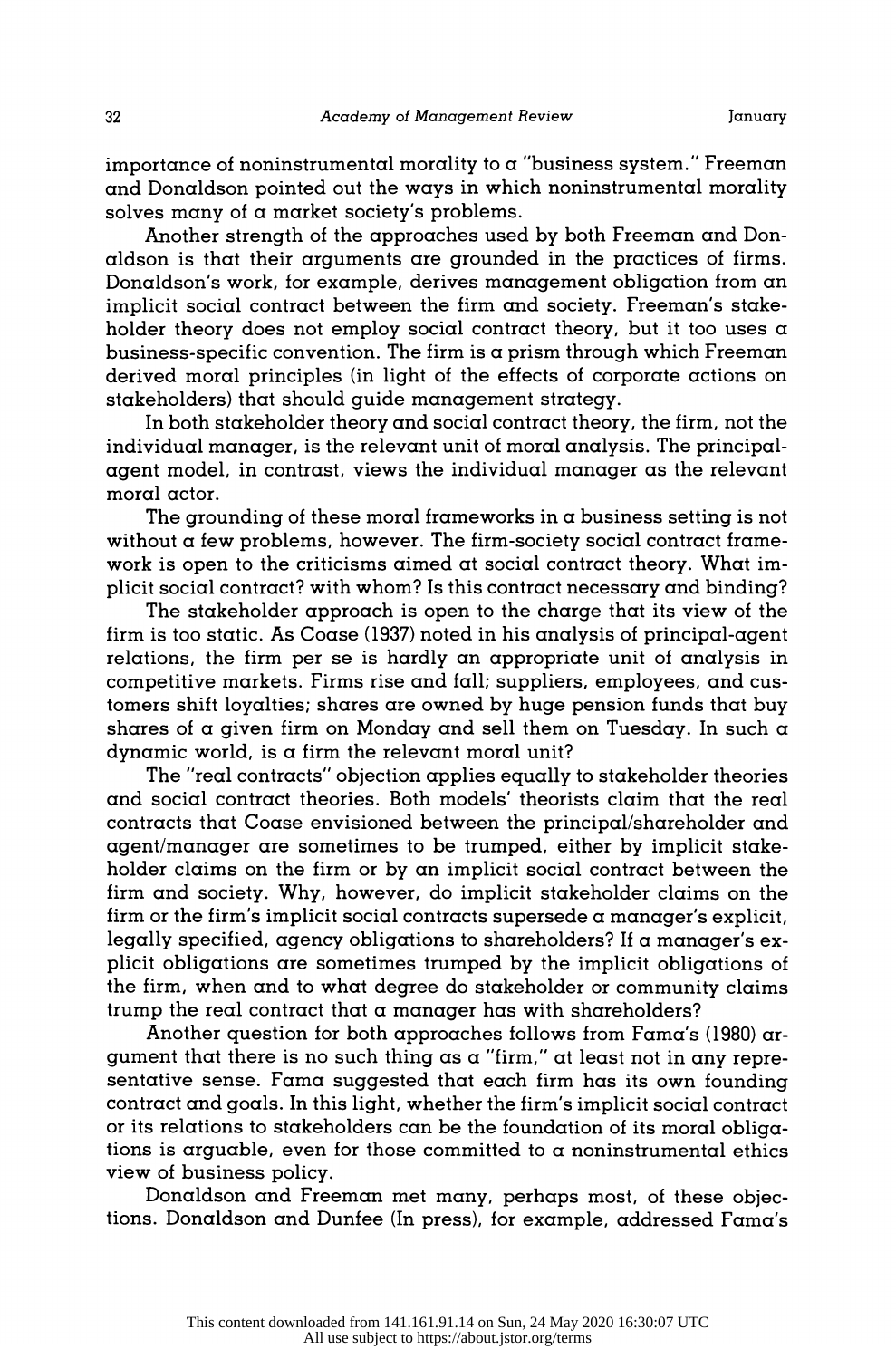objection by examining firm-specific social contracts. Evan and Freeman (1988), for another, pointed out the ways in which various court cases and legislative acts have circumscribed the shareholder wealth doctrine. They claimed that the law on agency obligations now has a "stakeholder" cast to it.

 It is, however, at least as accurate, and possibly clearer, to say that humans have moral obligations, whatever their position in  $\alpha$  company, than it is to talk about "the firm" in any abstract sense. The clarity and validity of the moral arguments regarding individual obligation, as we noted previously, have not yet led to their acceptance as guidelines for business policy.

 An intuition behind both Donaldson and Freeman's work must be right, therefore. Morality needs to be grounded in a well-understood busi ness or cultural context before managers will be persuaded to look to it for business policy guidance.

 For management scholars, one task is to explore the other side of the instrumental ethics fad: Why is the discourse of noninstrumental morality unpersuasive in the U.S. business environment? Has it always been such? Is the law regarding shareholder wealth an impediment to moral discussion?

# AN AGENT MORALITY VIEW OF BUSINESS POLICY

 The dilemma of this article is that noninstrumental ethics is logically sound. Noninstrumental ethics does not, however, resonate in the U.S. business environment, where the principal-agent model of the firm is well established. The efforts of several scholars to amend ethics to make it more persuasive in a business setting use conventions that are more open to challenge than is noninstrumental ethics itself. Instrumental ethics, in contrast, is unsound ethics, but its appeal has reached fadlike qualities in the U.S. business community.

 Instrumental ethics is logically inadequate but persuasive; nonin strumental ethics is coherent, but unpersuasive. What are we to do?

#### The Principal-Agent Relationship Revisited

 How can noninstrumental ethics as a business policy be persuasively defended in the U.S. business context? The principal-agent model has widespread currency in the U.S. context. Can we reconceive it to specify properly the general moral obligations of agents and principals while retaining the notion that managers are agents for shareholders?<sup>2</sup>

 We believe that the model can be properly specified. We noted pre viously that some principles constitute the minimal set that applies in all settings, presumably including business settings. Among these are

 $^2$  Hare's (1972) essay, "Can I Be Blamed For Following Orders?," is the inspiration for this argument.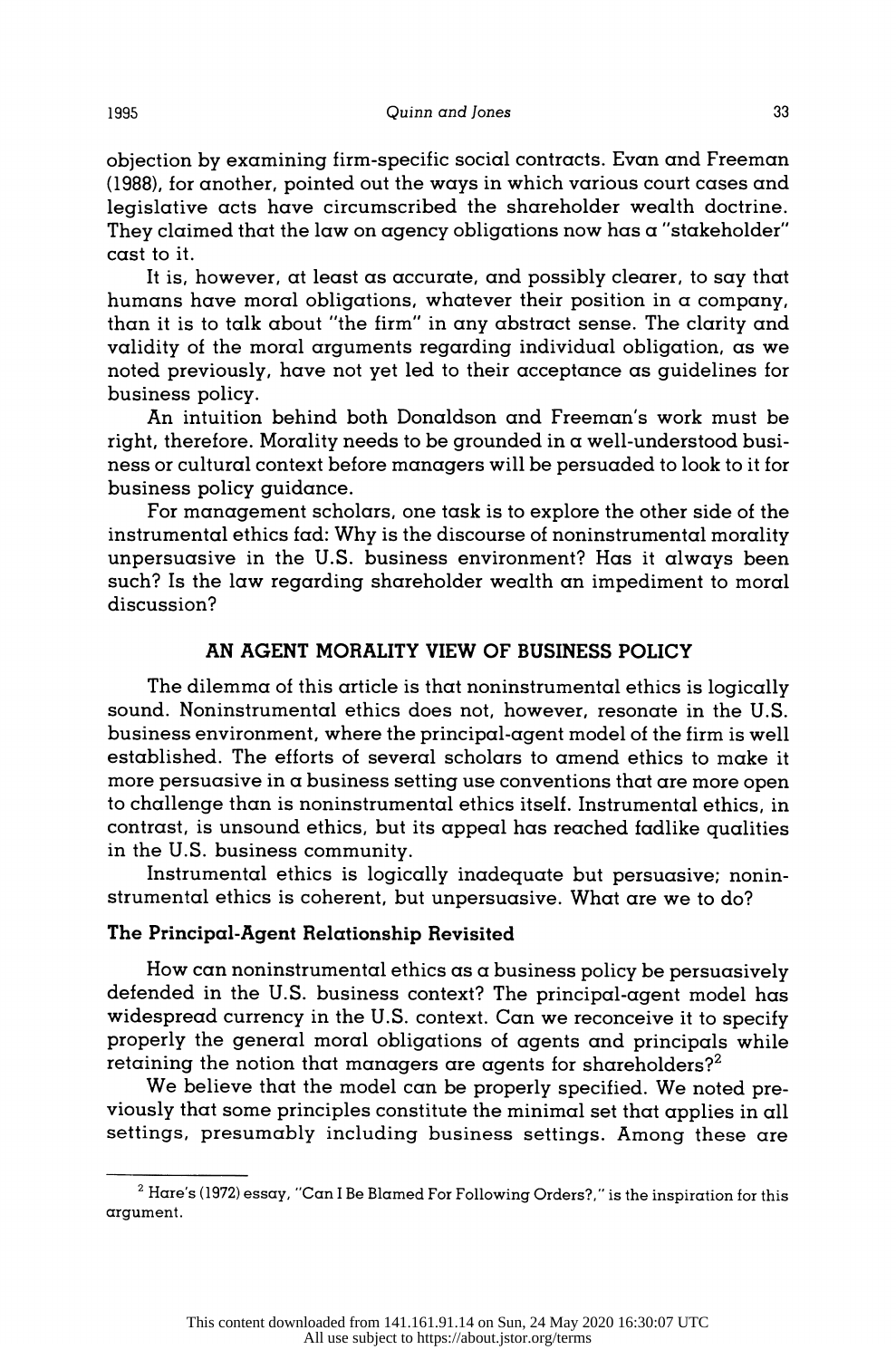avoiding harm to others, respecting the autonomy of others, avoiding lying, and honoring agreements.

We can make a stronger claim for the recognition of at least these moral principles in  $\alpha$  business setting. The recognition of these four prin ciples is a precondition either for the efficient working of markets or for the principal-agent model itself to hold. The acceptance of these four principles as norms of business is what enables an agency relationship to exist in the first place.

 Two principles are generally acknowledged to be part of the implicit morality of the market itself: the moral rules without which markets fail (see McMahon, 1981). The first, honoring agreements, is the principle at the root of the principal-agent model and must be generally respected for the particulars of the principal-agent contract to hold. The second, avoid ing lying, is a principle whose recognition is widely believed to be  $\alpha$  prerequisite for the efficient functioning of markets (Hausman & McPher son, 1993).

 Two other principles, avoiding harm and respecting autonomy, are central to economic relations, including principal-agent relations. Indi viduals' recognition and respect of them is what gives rise to the condition we call liberty, at least in its more limited conception (Mill,  $1859: 141-144;$ see also Berlin, 1969). Liberty is a necessary condition for efficient mar kets (Friedman, 1962), and it is also what allows individuals to make morally binding contracts with each other. Liberty therefore plays two important roles as an antecedent condition for economic activity in gen eral and the principal-agent model in particular. Absent liberty, eco nomic transactions are unlikely to be efficient, and contracts cannot be held to be morally binding.

Few would deny, at least in the U.S. context, that individuals have  $\alpha$  right to liberty. As Dworkin (1977b) and Mill (1859) each argued, if one person has a right, others are morally obliged not to infringe upon that right, and a person is likewise morally obliged to respect the right of others. Therefore, anyone in a business context, including managers as agents, must first respect a right, in this case to liberty, held by ev eryone.

If you recognize that individuals have a right to liberty, you neces sarily must recognize the principles that give rise to liberty. Avoiding harm to others, which would otherwise infringe on their liberty, and re specting the autonomy of others, which is a central tenet of liberty, are therefore morally binding obligations. Wealth considerations for the firm cannot supersede the claims to liberty of third parties, because the prin ciples that give rise to liberty are antecedent to the principal-agent rela tionship.

 What this means is that the principal-agent model holds only if em bedded in the setting of these four moral principles. Only with the prior recognition of these moral rules can the principal-agent view of the firm hold at all.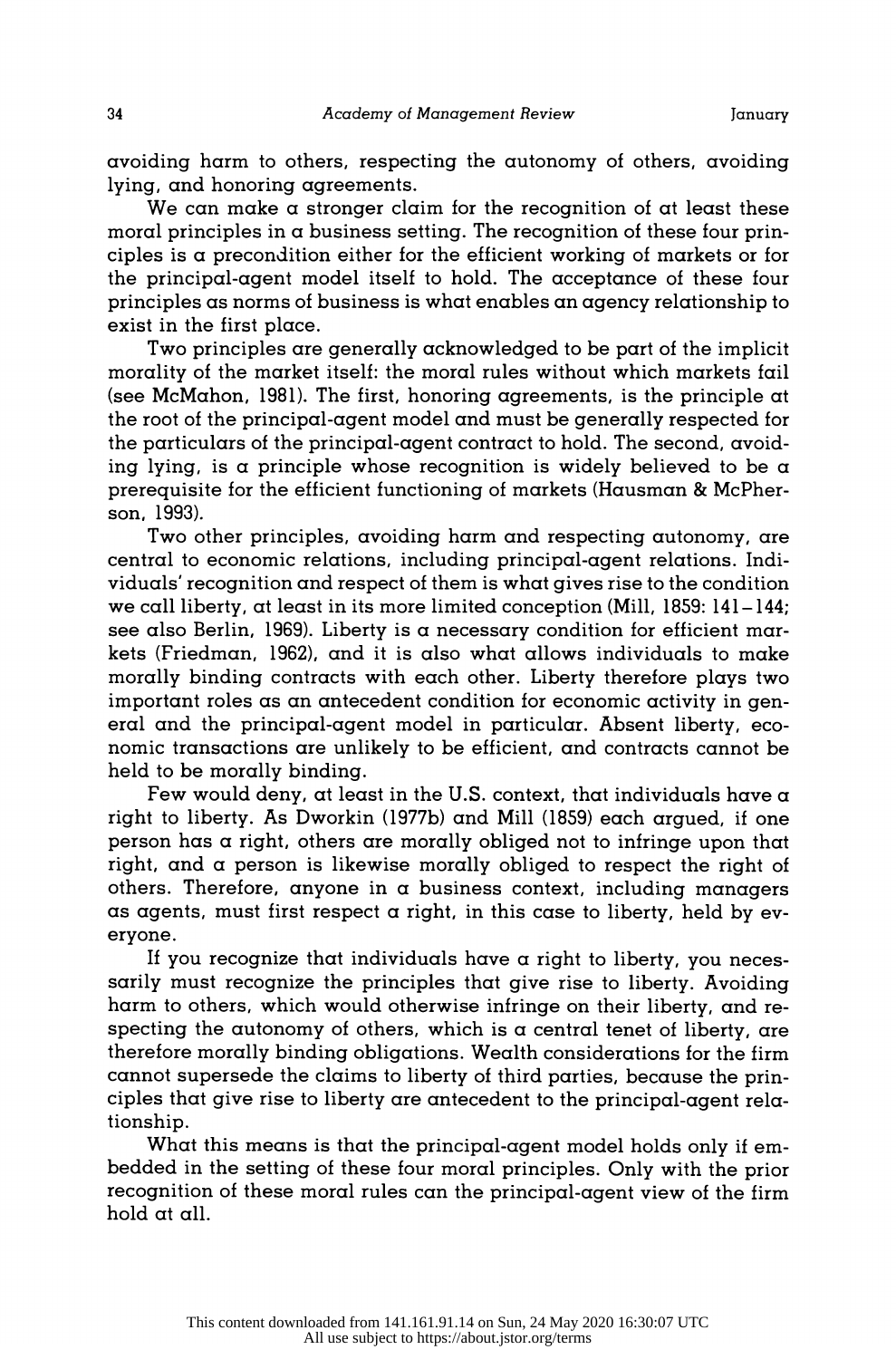1995 Quinn and Jones 35

 The duties and rights of which we speak are not legal duties and rights, at least not necessarily. Social science researchers show almost innumerable instances in which the power of rent-seeking organized in terests induces one or more of the three branches of the U.S. government to infringe both on rights and public welfare. Our concern is with rights and duties that follow from moral principles, not law.

 Considering these principles and their correlative rights and duties, we next examine the logic of agency theory, beginning with the owner (or principal) of a firm. The proponents of the principal-agent view of the firm claim that the owner's managers are his or her agents (e.g., Coase, 1937; Jensen & Meckling, 1976). That claim is usually taken to mean that man agers should act in the owner's economic interests (Friedman, 1970; re printed in Beauchamp & Bowie, 1993).

 This logic must also mean that the owner's moral obligations to re spect basic principles pass through to and are obligatory for senior man agers (see DeGeorge, 1992; Goodpaster, 1991; Hare, 1972), because moral principles enable the principal-agent relations. It is unclear what valid arguments could make the case that agency did not include other moral obligations. Can it be validly argued that the owners of capital are ex empted by property ownership from general moral obligations? Obvi ously not. Thus, it must follow that those who are hired to manage the owner's interests are similarly bound to acknowledge and act upon the owner's obligations. Otherwise, the business firm would serve as an in stitution that dissipates moral obligation.

 Consider the role of agents. May an agent sell (or alienate) his or her general moral obligations to advance the economic interests of a princi pal? If an agent is paid a fee to alienate his or her moral obligations, is this not the same thing as saying that, when it is in an agent's self interest to do so, he or she may ignore moral obligations? From  $\alpha$  moral perspective, this argument is contradictory. (See Hare, 1972; for an appli cation to a business setting, see Bowie,  $1985$ .)

One objection to this argument might be that a manager has prom ised to maximize shareholder wealth. Keeping this promise has the same primary moral status for an agent as do his or her other moral obligations, irrespective of the principal's moral obligations. When keeping the agent's promise to the shareholders conflicts with other moral duties, the agent might need to use a form of cost-benefit analysis to "break the tie."

 This argument is not valid, however. Moral principles are antecedent to the contract between the principal and the agent and cannot be sus pended by agreement between them. Keeping a promise to maximize wealth does not have the same primary status as does, for example, avoiding harm to others.

 Further, it is not sensible to talk about the morality of promising to ignore other moral obligations to advance the wealth of someone else. After all, the moral logic that leads to the conclusion that one is obliged to honor a contract to advance the interests of someone else is the same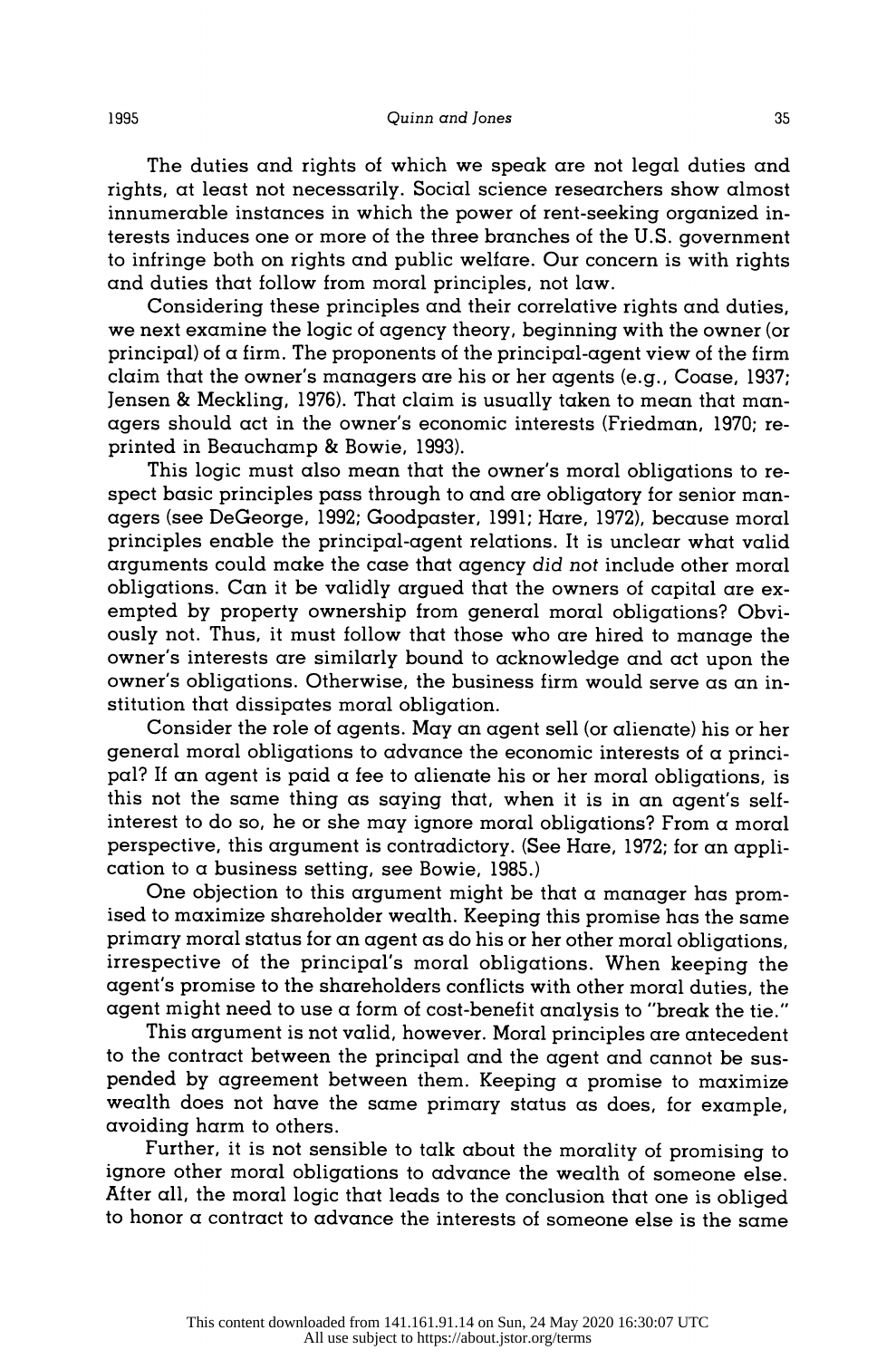moral logic that says that one has moral obligations. How can one be morally bound to an agreement to ignore one's other moral obligations?

Another possible objection is that two moral principles—avoiding harm and respecting autonomy—might be at odds with the efficient func tioning of markets. If so, the principles could not be part of the implicit morality of the market (see McMahon, 1981).

 The argument that the efficient functioning of markets sometimes requires a relaxation of moral rules is puzzling, however, and perhaps wrong. McMahon (1981) suggested that adhering to the principle of re specting the autonomy of others would require, among other things, that employees participate in company decisions, which would potentially reduce efficiency. Following the principle of avoiding harm to others would mean, McMahon also suggested, that managers could not lay off employees in difficult times.

 First, we should leave the empirical question of whether or under what circumstances employee participation increases a firm's profitabil ity or social welfare. The more general question is whether following the principle of respecting the autonomy of others mandates employee par ticipation. It might, for example, be argued that employees who choose to work at a firm with no participation scheme (instead of a firm with such a scheme) are opting for that form of labor contract. Presumably, respect ing the autonomy of others would lead us to agree that employees are free to make such a choice.

 The second question is whether an owner illegitimately harms some one by, for example, laying off him or her. Employees of firms with layoff provisions are, in the United States, in effect agreeing to higher wages in return for less job security. In contrast, employees of firms in countries with restrictions on layoffs generally have lower salaries, as do employ ees of U.S. firms that tend not to lay off workers in troubled times. (See Quinn & Rivoli, 1991, for the development of this argument and the sup porting evidence.) If an employee agrees to a contract under which he or she receives high wages but has less job security, he or she has chosen  $\alpha$  labor contract with a different risk/return ratio from another labor contract in which he or she receives lower wages in return for more job security. Presumably, a respect for autonomy would lead us to agree that individ uals may make the riskier choice in labor contracts. This choice implies that it is not a violation of the principle of avoiding harm if managers lay off workers when the firm is in economic trouble. (When employees are laid off for arbitrary reasons, it is a different matter entirely.)

 Given that these objections do not hold, the inevitable result of the moral logic of agency is that some moral obligations trump the promise to maximize profits when the two conflict. If we accept that managers have a moral duty to maximize the wealth of shareholders, we must also log ically accept the following: managers must settle on business policies that do not contravene the four moral principles upon which economic activity and agency relationships are founded.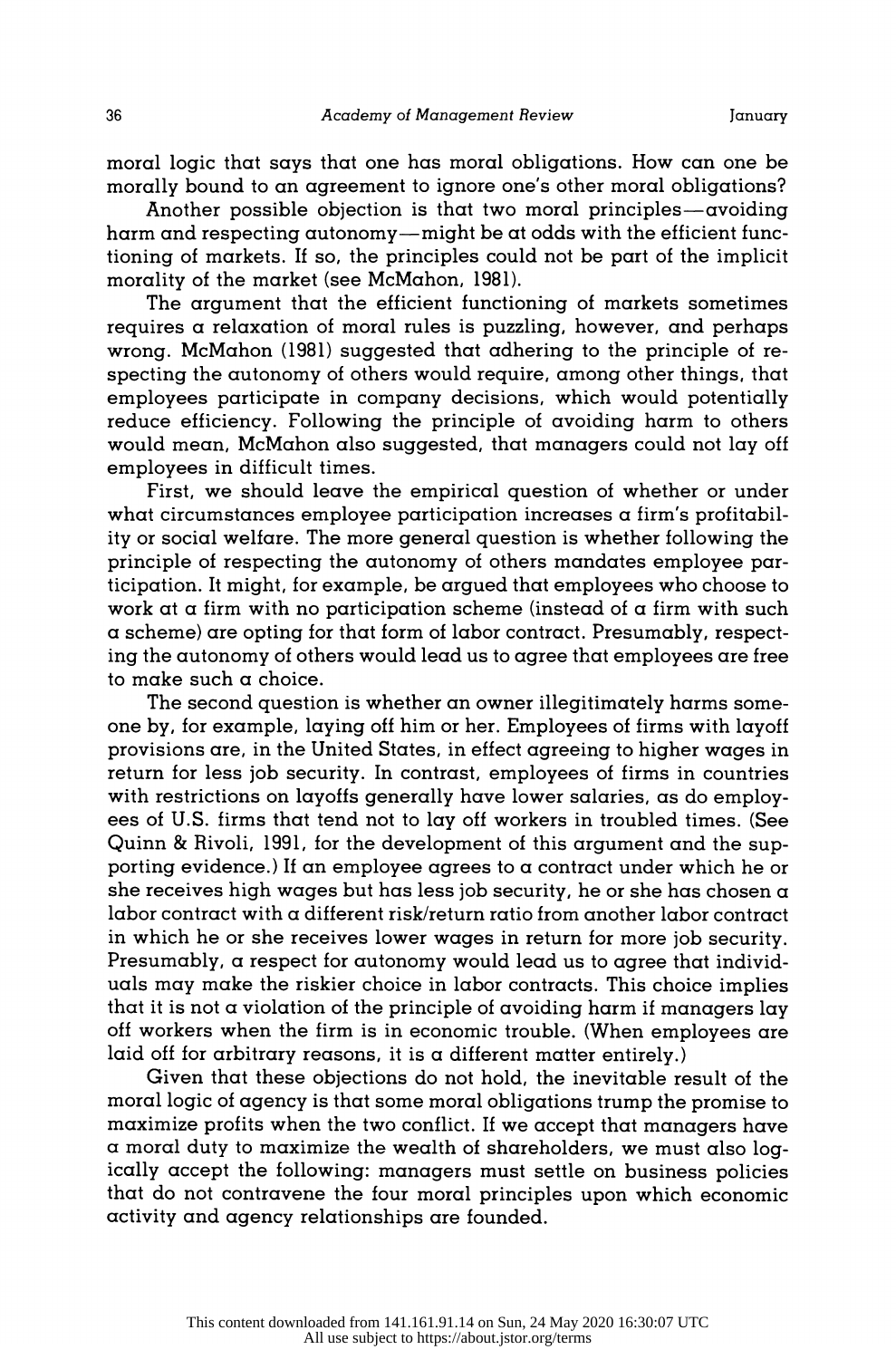1995 Quinn and Jones 37

As noted previously, other principles of ordinary morality ( $\alpha$  duty to fairness, for example) apply to all settings, including business. Our ar gument regarding agent morality in no way conflicts with this claim. Nothing within the moral logic of the principal-agent model of the firm, however, mandates the acceptance of the other moral principles of ordi nary morality. Their moral force is derived instead from sources other than agency obligations.

# Agent Morality and Business Policy

 What are the implications of an agent morality view of business pol icy for management research and business policy practice? In a sense, business strategy as a modern academic discipline derives much of its intellectual force from industrial organization (IO) economics. Tradition ally, IO economists took their task to be the increase of social welfare through studying ways in which market imperfections could be elimi nated (see, e.g., Scherer, 1970).

 The strategic management literature turned the insights of industrial organization economics upside down by proposing that exploiting and even developing market barriers are a legitimate corporate strategy (Por ter, 1980). As IO economics is a consequentialist discipline unconcerned with rights, nothing in the logic of IO economics prevented the translation of its study of market barriers into strategic management's creation of market barriers.

 Business policy research also has little concern for rights, with one exception. The exception is shareholder (or principal) rights in contracts with managers (agents): the principal-agent model of the firm. This ex ception is fundamentally important as it allows an agent morality view of business policy to introduce corporate goals beyond shareholder wealth into strategic management while retaining the principal-agent view of the firm. It specifies which types of contracts between senior managers (agents) and shareholders (principals) can have force. No principal can offer, and no agent can accept, a contract that takes increasing the wealth of the shareholders as the unconstrained goal of the firm.

At  $\alpha$  minimum, this implies that the managers of firms may not in voluntarily deprive others of goods or states that they currently possess without some claim to compensation or other redress. Managers would otherwise violate the principles of respecting the autonomy of and avoid ing harm to others. In the context of the agent and the principal and their agreement about which considerations will determine business policy, the agent cannot offer a contract to a principal under which he or she agrees to advance the principal's interests when that involves violating the liberty of others. Shareholder's wealth considerations must necessar ily be constrained by agents' (managers') antecedent obligations to re spect moral principles.

 Therefore, at a minimum, a manager cannot agree to undertake busi ness policies that lead to arbitrage profits for the firm from exploiting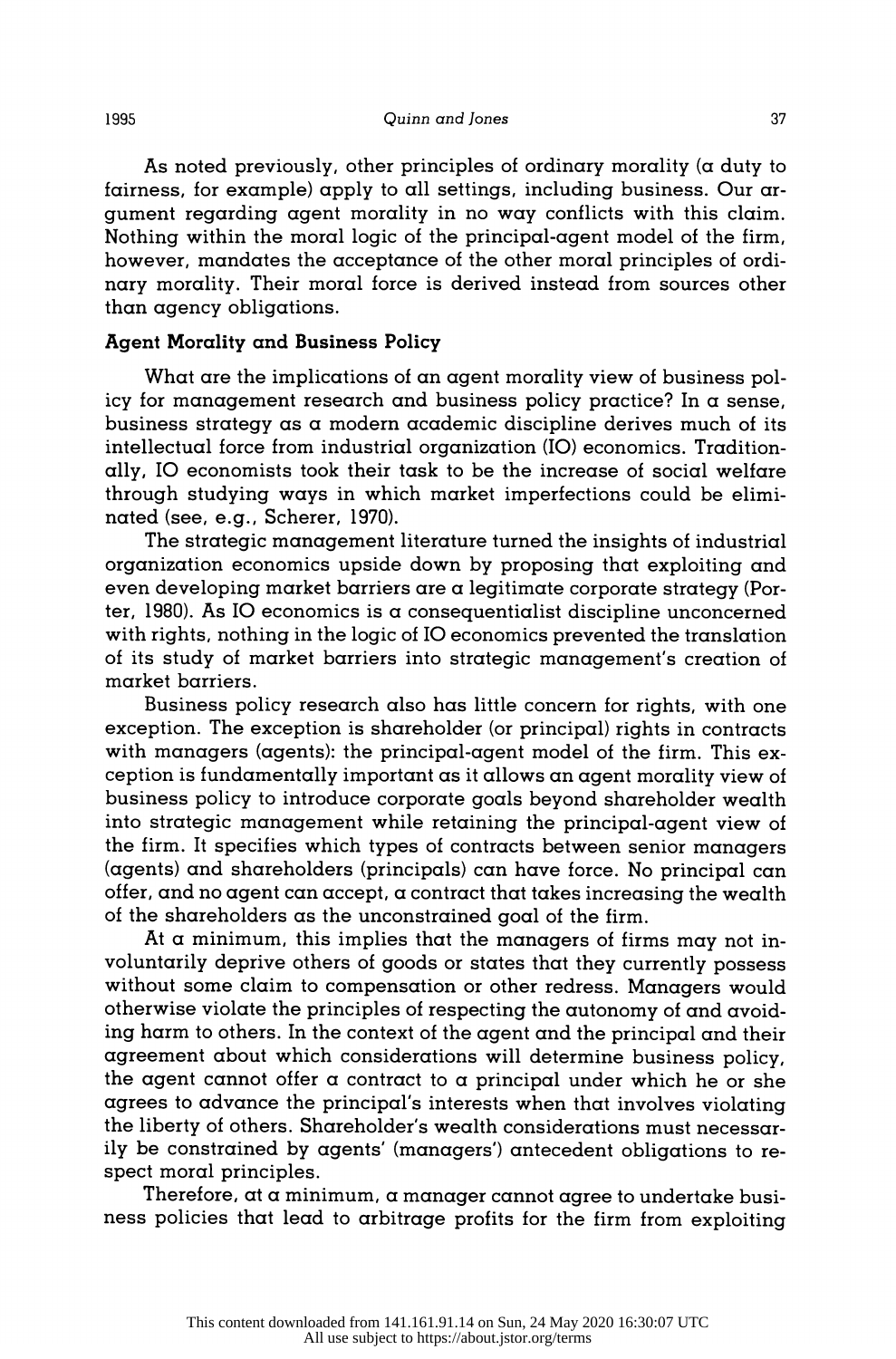negative externalities or unfair information asymmetries, for example. These actions involve involuntarily depriving others of goods or states that they currently possess. More generally, a manager cannot agree to  $\alpha$  contract in which he or she is charged to pursue profit opportunities if these involve violating rights that are derived from the basic moral prin ciples advanced here.

 Agent morality, then, means that agents must first attend to basic moral duties; agents have no special dispensation from moral obliga tions, theirs or the principals'. Once these obligations have been met, shareholder wealth considerations can have priority.

 This view of business policy might prove to be persuasive in the U.S. business setting at several levels. The metaphor of principal and agent is how the firm is generally understood in the United States. We do not challenge this view of the firm but show to managers and business aca demicians that the duties that follow from the principal-agent model of the firm require the recognition of four moral principles. Market compe tition depends on the existence of liberty, which follows from two princi  $p$ les $-\alpha$ voiding harm and respecting the autonomy of others. Principalagent relations are premised on the recognition of two principles honoring agreements and avoiding lying. Although these principles have special force for managers as agents, they are fully compatible with the tenets of ordinary morality widely held by members of U.S. society. The language of liberty has long been part of U.S. political and cultural dis course, and all four principles are consistent with the Judeo-Christian theological views of many U.S. citizens.

# CONCLUDING COMMENTS

 We offer an agent morality view of business policy. This view is grounded in noninstrumental ethics, which is logically superior to instru mental ethics, the latter's fadlike popularity notwithstanding. The first consideration for senior managers is to do that which is morally right in the business policies they undertake; the very logic of their agency obli gations leads to that conclusion.

 The agent morality view of business policy has much in common with two other normative approaches to business policy, the stakeholder ap proach and the social contract approach. All three advocate that manag ers fashion business policy so that moral considerations trump profit con siderations when the two conflict. Each seeks to embed considerations of noninstrumental ethics in conventions that are specific to business prac tice in order to be persuasive to managers.

 The distinguishing feature of this approach is the logic of the princi pal-agent relationship, which leads to the inclusion of some of the same moral considerations as do the other noninstrumental ethics views of business policy. The agent morality view of business policy preserves,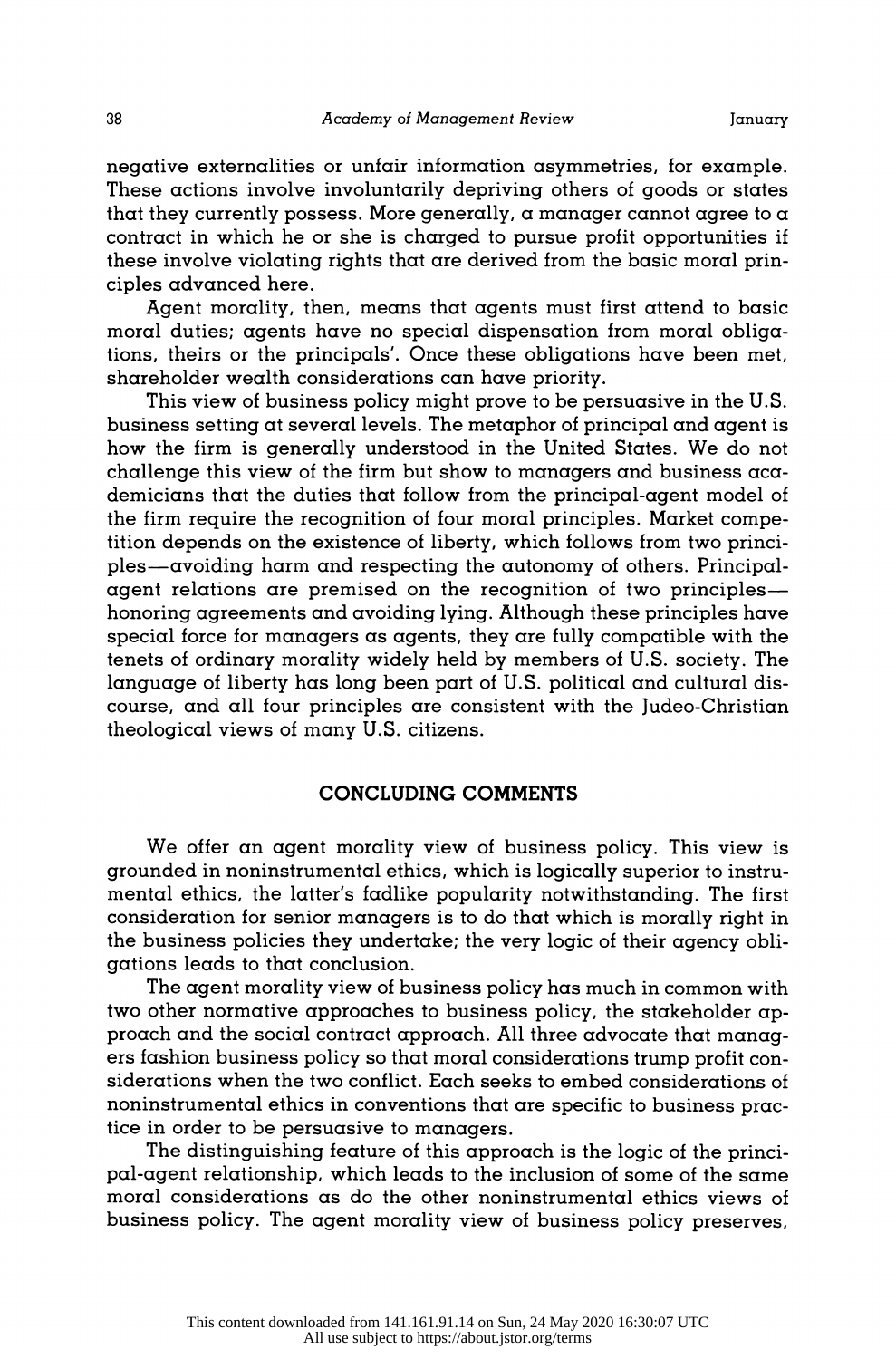however, the widely held intuition that managers are the agents of share holders. Thus, the agent morality view of business policy might prove to be persuasive in the U.S. business context as it grounds moral consider ations in a well-understood language. We recognize, however, that de scribing this or any other moral argument in terms that make it more persuasive to managers might create secondary problems. (For example, describing agent morality in terms that make it persuasive in the U.S. context raises the question of its applicability in  $\alpha$  non-U.S. context.)

 Being convincing to business leaders is, nevertheless, an important criterion of success for  $\alpha$  business policy proposal. The original principal agent model of the firm fails this criterion in practice. The executive managers of Fortune 500 firms appear to depart generally from the moral duty to maximize shareholder wealth that is specified by the original principal-agent model (e.g., G. Donaldson, 1984; Jensen, 1986). But, as we have shown, the moral argument about the duty regarding shareholder wealth is inadequate and is therefore not binding on managers. How can this inadequate argument possibly be persuasive to managers? Is it  $\alpha$  surprise that the policy recommendations of an invalid argument are not widely adopted?

 This conclusion suggests that some findings from the financial man agement literature regarding managerial agency problems need to be reexamined. In these studies, a "perfect" agent is one who makes deci sions that are financially optimal for the principal: the "shareholder wealth" hypothesis (see Bhagat, 1983; Walking & Long, 1984). Deviations from shareholder wealth maximization suggest "imperfect" agency in which the agent diverts some firm wealth to himself or herself in "on-the job consumption": the managerial welfare hypothesis (see Bhagat, 1983; Jensen & Meckling, 1976; Walking & Long, 1984).

 Our analysis suggests a third possibility, which is not considered in any of these studies. Perhaps some diversions of firm wealth are done to meet the moral obligations described previously, which might be expen sive (at least in the short term) to the firm. Agent morality might be at work in many U.S. corporations. Scholars in financial management need to establish both the destination of and motivation for wealth "diversion" from the shareholders and not simply assume managerial opportunism.

 Two challenges to management scholars follow from the arguments in this article. One challenge is empirical. We offer a series of descriptive propositions about the nature and effects of instrumental ethics, which other scholars may examine and, depending on the evidence, refute. The more important challenge is normative. We argue that managers ought to respect four basic principles in making business policies. This argument is not presented in the social science language of hypotheses and prop ositions, but it is advanced using the method of normative analytic phi losophy. Our argument is open to challenge, nonetheless. Perhaps our arguments are invalid, or some of our assumptions are unsound. We encourage other scholars to undertake the task of examining our norma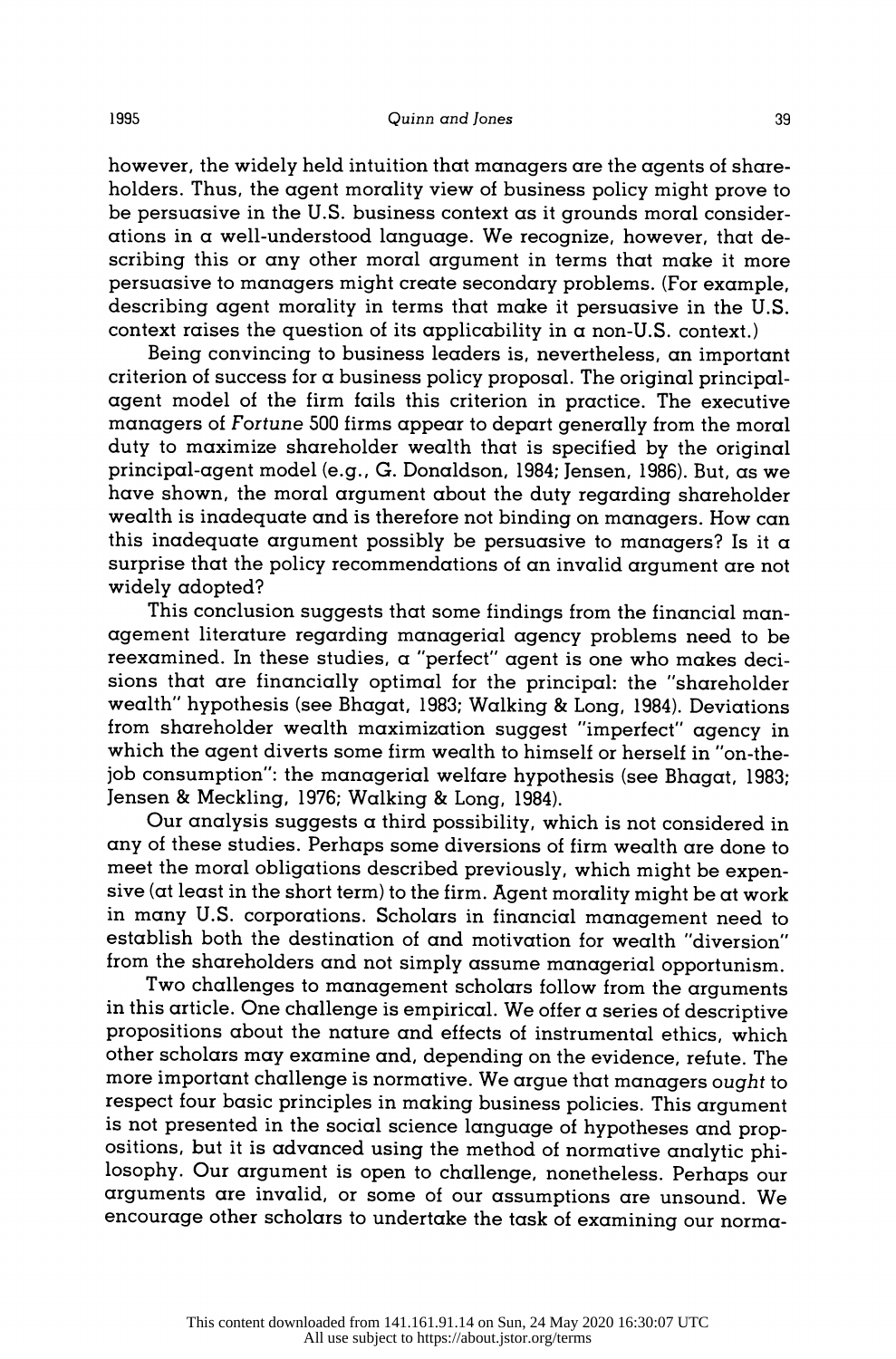tive argument. Much is at stake because the conclusion of our argument is that a person who wishes to be moral must not put duty to maximize the wealth of shareholders ahead of four moral principles.

 In the end, the principal-agent view of the firm does not do away with general moral considerations. Quite the contrary, once properly reconsid ered, the principal-agent model of the firm yields strong obligations to senior managers to attend to basic moral duties in fashioning business policies.

#### REFERENCES

- Arnold, N. S. 1987. Why profits are deserved. Ethics, 97: 387-402.
- Arrow, K. 1973. Social responsibility and economic efficiency. Public Policy, 21: 303-317.
- Axelrod, R. 1984. The evolution of cooperation. New York: Basic Books.
- Baumol, W. J. 1991. Perfect markets and easy virtue: Business ethics and the invisible hand. New York: Blackwell.
- Beauchamp, T., & Bowie, N. E. 1993. Ethical theory and business practice. In T. Beauchamp & N. E. Bowie (Eds.), Ethical theory and business: 1-48. Englewood Cliffs, NJ: Prentice Hall.
- Berlin, I. 1969. Four essays on liberty. Oxford: Oxford University Press.
- Bhagat, S. 1983. The effect of pre-emptive right amendments on shareholder wealth. Journal of Financial Economics, 12: 289-310.
- Blanchard, K. H., & Peale, N. V. 1988. The power of ethical management. New York: Morrow.
- Bowie, N. E. 1985. Accountants, full disclosure, and conflicts of interest. Business & Professional Ethics Journal, 5: 60-73.
- Bowie, N. E. 1988. Fair markets. Journal of Business Ethics, 7: 89-98.
- Bowie, N. E. 1991. Challenging the egoistic paradigm. Business Ethics Quarterly, 1: 1-21.
- Business Roundtable. 1992. Corporate ethics: A prime business asset. New York: Author.
- Clark, R. C. 1985. Agency costs versus fiduciary duties. In J. Pratt & R. Zeckhauser (Eds.), Principals and agents: The structure of business: 55-79. Boston: Harvard Business School Press.
- Coase, R. H. 1937. The nature of the firm. Economica, 4: 386-405.
- Coleman, J. S. 1990. Foundations of social theory. Cambridge, MA: Belknap Press.
- DeGeorge, R. T. 1992. Agency theory and the ethics of agency. In N. E. Bowie & R. E. Free man (Eds.), Ethics and agency theory: An introduction: 59-72. New York: Oxford Uni versity Press.
- Demsetz, H., & Lehn, K. 1985. The structure of corporate ownership: Causes and conse quences. Journal of Political Economy, 93: 1155-1177.
- DePaulo, B., Zuckerman, M., & Rosenthal, R. 1980. Humans as lie detectors. Journal of Communications, 30: 129-139.
- Donaldson, G. 1984. Managing corporate wealth. New York: Praeger.
- Donaldson, T. 1982. Corporations and morality. Englewood Cliffs, NJ: Prentice Hall.
- Donaldson, T. 1989. The ethics of international business. New York: Oxford University Press.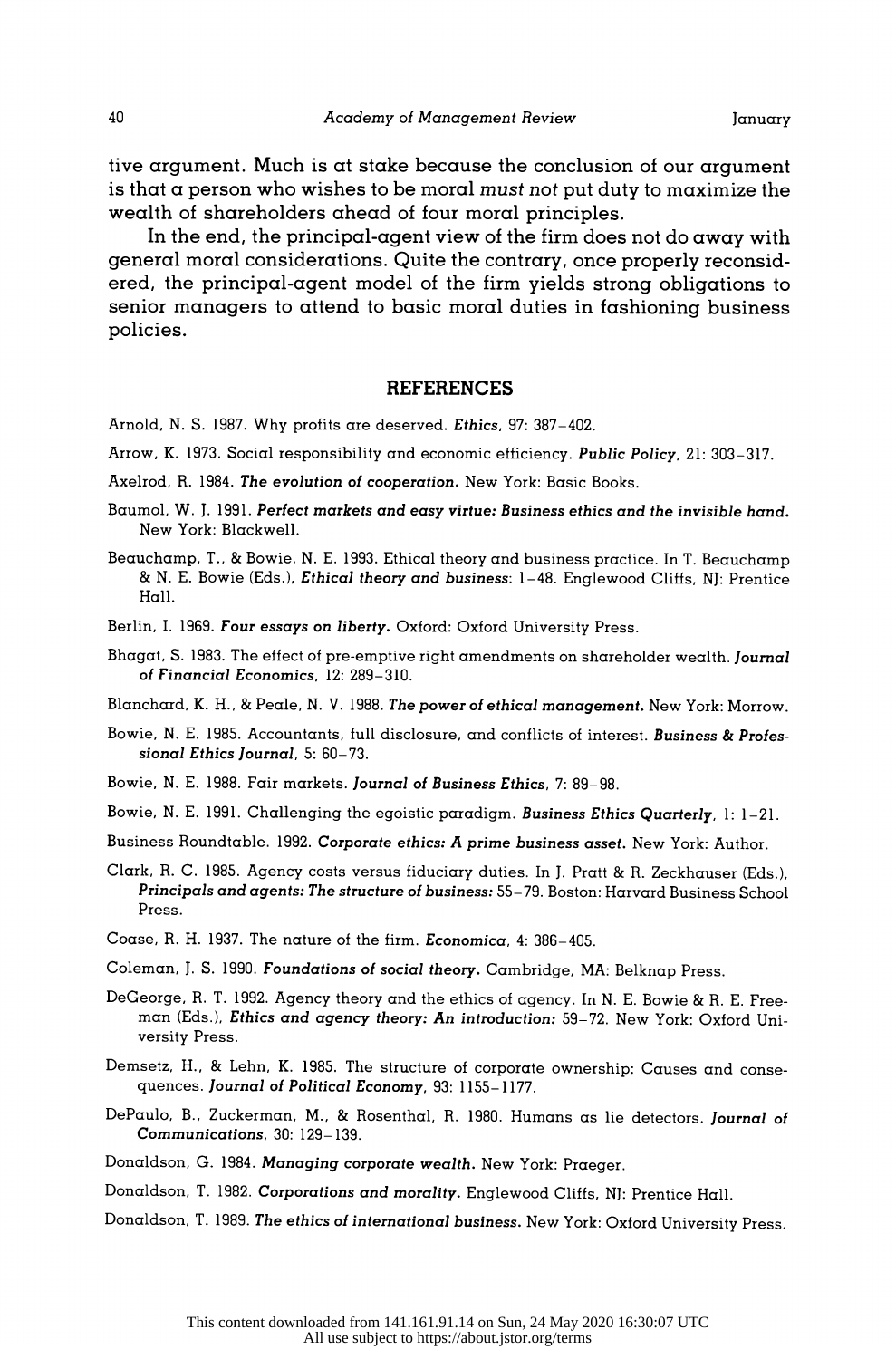- Donaldson, T., & Dunfee, T. W. In press. Integrative social contracts theory: A communitar ian conception of economic ethics. Economics and Philosophy.
- Donaldson, T., & Werhane, P. H. 1993. Introduction to ethical reasoning. In Ethical issues in business: A philosophical approach (4th ed.): 5-17. Englewood Cliffs, NJ: Prentice Hall.
- Drucker, P. 1984. The new meaning of corporate social responsibility. California Management Review, 26: 53-63.
- Dworkin, R. 1977a. Hard cases. In R. Dworkin (Ed.), Taking rights seriously: 81-130. Cam bridge, MA: Harvard University Press.
- Dworkin, R. 1977b. Taking right seriously. In R. Dworkin (Ed.). Taking rights seriously: 184- 205. Cambridge, MA: Harvard University Press.
- Etzioni, A. 1988. The moral dimension: Toward a new economics. New York: Free Press.
- Evan, W. M., & Freeman, R. E. 1988. A stakeholder theory of the modern corporation: Kant ian capitalism. In T. Beauchamp & N. E. Bowie (Eds.), Ethical theory and business: 75-84. Englewood Cliffs, NJ: Prentice Hall.
- Fama, E. 1980. Agency problems and the theory of the firm. Journal of Political Economy, 88: 288-307.
- Frank, R. H. 1992. Melding sociology and economics: James Coleman's foundations of social theory. Journal of Economic Literature, 30: 147-170.
- Frank, R. H. 1988. Passions within reason: The strategic role of emotions. New York: Norton.
- Freeman, R. E. 1984. Strategic management: A stakeholder approach. Boston: Pitman Press.
- Friedman, M. 1962. Capitalism and freedom. Chicago: University of Chicago Press.
- Friedman, M. 1970. The social responsibility of business is to increase its profits. In T. Beauchamp & N. E. Bowie (Eds.), Ethical theory and business: 55-60. Englewood Cliffs, NJ: Prentice Hall.
- Goldman, A. 1980. The moral foundations of professional ethics. London: Rowman & Little field.
- Goodpaster, K. E. 1991. Business ethics and stakeholder analysis. Business Ethics Quarterly, 1: 53-73.
- Granovetter, M. 1985. Economic action and social structure: The problem of embeddedness. American Journal of Sociology, 91: 481-510.
- Hardin, G. 1968. The tragedy of the commons. Science, 162: 1243-1248.
- Hare, R. M. 1972. Can I be blamed for following orders? In Applications of Moral Philosophy: 1-8. London: Macmillan.
- Hare, R. M. 1992. One philosopher's approach to business and professional ethics. Business & Professional Ethics Journal, 11: 3-19.
- Hausman, D. M., & McPherson, M. S. 1993. Taking ethics seriously: Economics and contem porary moral philosophy. Journal of Economic Literature, 31: 671-731.
- Jensen, M. 1986. Agency costs of free cash flow, corporate finance, and takeovers. American Economic Review, 76: 323-329.
- Jensen, M. 1989. The eclipse of the public corporation. Harvard Business Review, 67(5): 61-74.
- Jensen, M. 1991. Corporate control and the politics of finance. Journal of Applied Corporate Finance, 4(2): 13-33.
- Jensen, M., & Meckling, W. 1976. Theory of the firm: Managerial behavior, agency costs, and ownership structure. Journal of Financial Economics, 3: 305-360.